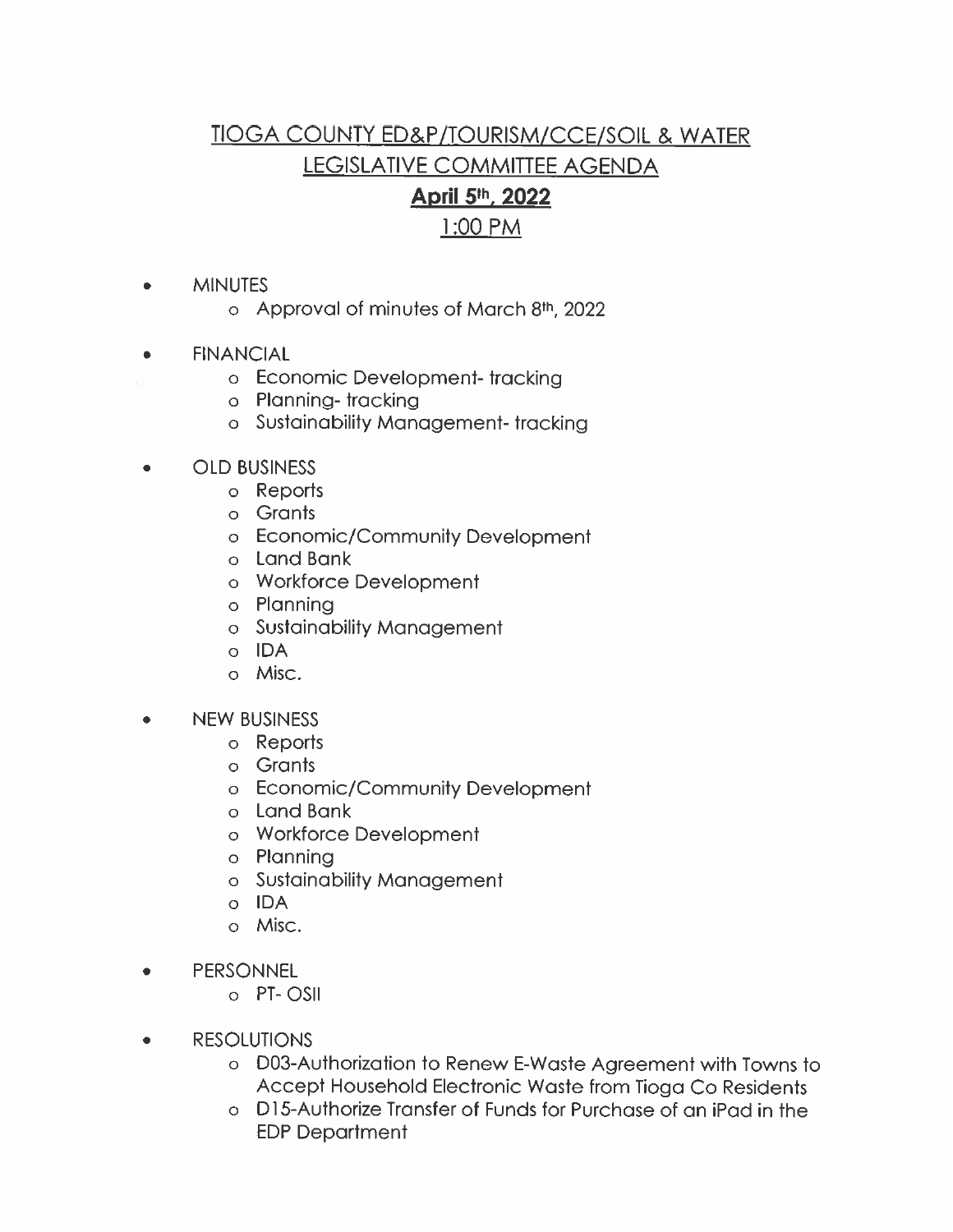- o D19-Authorization to Accept Hooker Foundation Funds and<br>Modify ED&P Budget
- PROCLAMATIONS-N/A ٠
- ADJOURNMENT ۰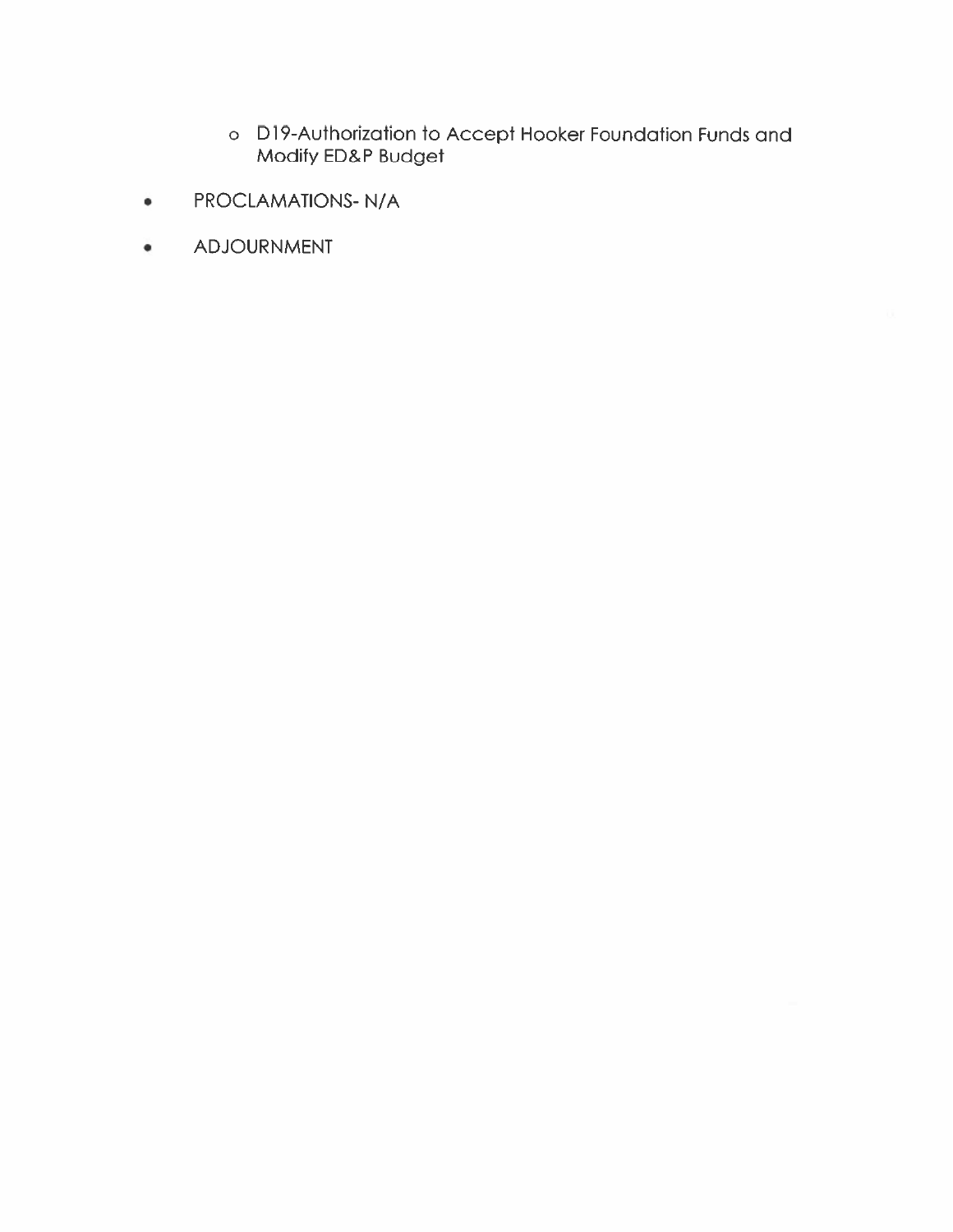# TEAM TIOGA we work for

ECONOMIC DEVELOPMENT & PLANNING INDUSTRIAL DEVELOPMENT AGENCY **LOCAL DEVELOPMENT CORPORATION** 



## **ECONOMIC DEVELOPMENT & PLANNING TOURISM/AGRICULTURE LEGISLATIVE COMMITTEE MEETING March 8, 2022**

### **ATTENDEES:**

Legislators: Barbara Roberts, Dale Weston, Ron Ciotoli, Dennis Mullen, Marte Sauerbrey

Staff: LeeAnn Tinney, Linda Sampson, Cathy Haskell, Peter DeWind

**Guests:** T Hanson, Cornell Cooperative Extension

Committee Chair, Legislator Barbara Roberts, called the meeting to order at 1:00 P.M.

ECONOMIC DEVELOPMENT & PLANNING (ED&P): LeeAnn Tinney - Agenda and attachments previously emailed.

### **I. MINUTES**

A. Approval of minutes of February 8th, 2022

Committee Chair, Legislator Roberts, asked for approval of the minutes from the February 8, 2022 committee meeting. Legislator Weston made a motion to accept the February 8, 2022 minutes, seconded by Legislator Mullen. All were in favor.

### **II. FINANCIAL**

The Year-to-Date Budget Reports are in the committee packets; Ms. Tinney reported the following budgets are all tracking:

- A. Economic Development
- **B.** Planning
- C. Sustainability Management

There was confusion regarding the date on two of the Year-to-Date Budget Reports. The month of the report needs to be updated before running the report. This will be corrected next month.

### **III. OLD BUSINESS**

- A. Reports Ms. Tinney introduced Ms. Hanson.
	- 1. Cornell Cooperative Extension, T Hanson Monthly report previously emailed. Ms. Hanson reviewed her report highlighting: 4-H & Youth Development, Strengthening ties for Youth in Agriculture across Tioga County and Other Community Engagements. Ms. Hanson announced hiring Bobbie Kuhlman as the new 4-H Youth Educator.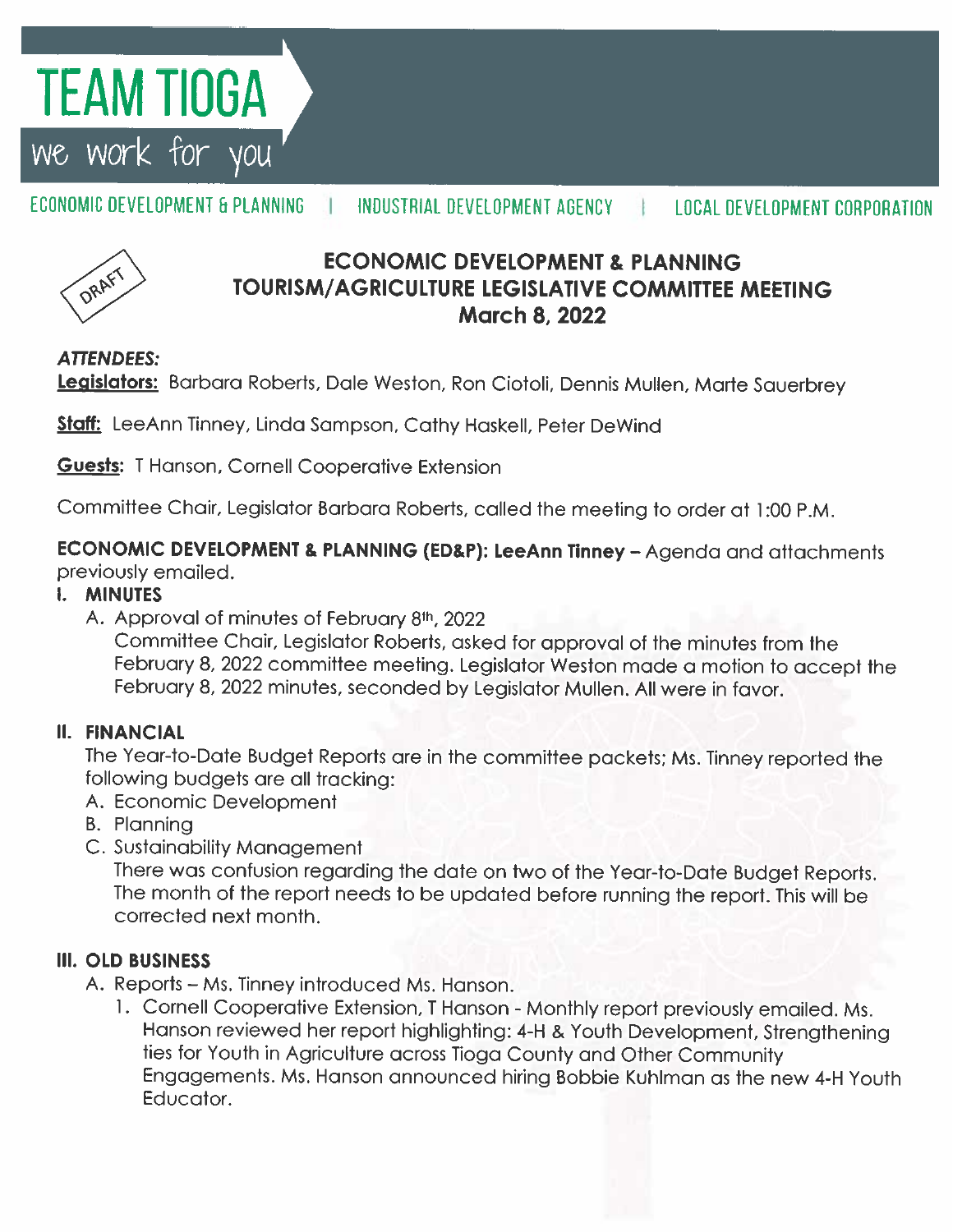Ms. Tinney reported the following reports were previously emailed and are in the committee packet distributed:

- 2. Tioga County Tourism
- 3. Tioga County Soil & Water Conservation District No report this month.
- **B.** Grants
	- 1. Status Ms. Tinney reported on the status of grants the ED&P Department is involved in:
		- a. Potential 14
		- b. Pending  $-12$
		- c. Active 32
		- d. Completed  $-0$
- C. Economic/Community Development
	- 1. Village of Owego The following projects are ongoing:
		- a. Downtown Revitalization Initiative (DRI) administration
		- b. NY Main Street (North Ave.) administration
	- 2. Village of Waverly
		- a. RESTORE- Twigg Waiting for final paperwork from the State.
		- b. Mural Project Waverly Central School students submitted designs for the gateway beautification project that will be located at the railroad viaduct.
	- 3. Town of Nichols
		- a. Sweeper/Vacuum Truck; shared services Ordered; waiting for it to come in.
		- b. Broadband
			- i. USDA ReConnect Grant/STN Grant application is due Wednesday morning. Southern Tier Network (STN) is the applicant; ED&P is providing assistance for broadband build out for unserved and underserved areas in the Town of Nichols. A portion of the ARPA funds that is designated for broadband expansion will be used for this project. The funding identified is 75% grant with a 25% match required. An agreement was made to split the match with the County and the Town; both are contributing a little over \$270,000.00 to make the application. The ARPA funds left that are designated for broadband will be used for other communities. When asked how locations were determined for expansion, Ms. Tinney explained that areas were defined in the Fujitsu Study. A year ago, the IDA paid for and partnered with STN to conduct a study with Fujitsu to determine where unserved and underserved communities were in Tioga County. Mr. Loveland, ITCS, will also provide input.
	- 4. Village of Candor
		- a. NY Main Street administration \$500,000.00 award to restore Main Street; construction has begun.
	- 5. Municipalities
		- a. Visit the Town of Nichols
		- b. Snowmobile Grants Ongoing
	- 6. Annual Breakfast
		- a. Date moved to Thursday, April 28th
		- b. Location Tioga Downs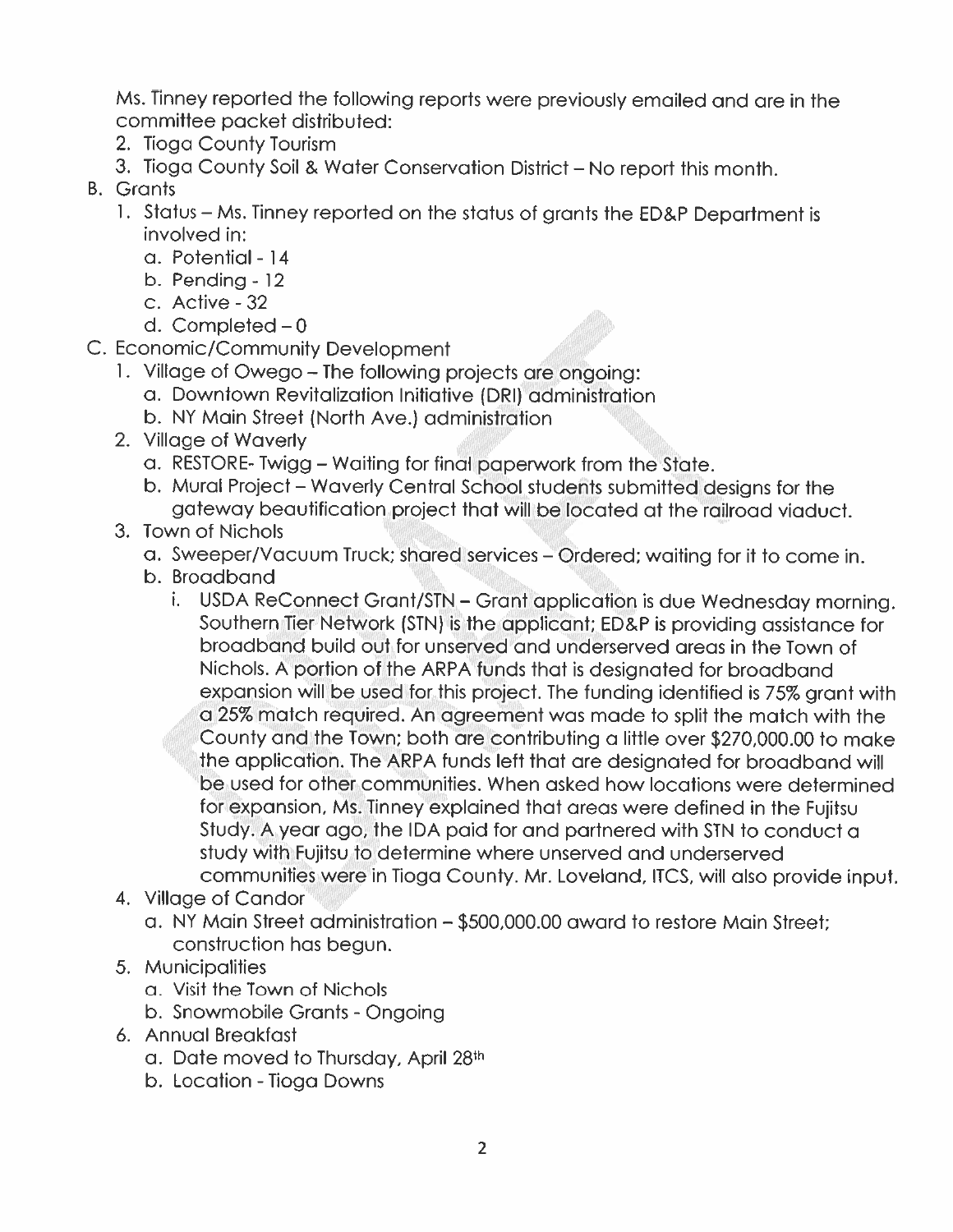### D. Land Bank

- 1. Temple & Liberty Street
	- a. Demolitions Mid March; waiting on the contractors to move forward.
	- b. Village of Owego Local Approval Process Still pending; continue to work on.
- 2. Owego Apalachin Central School District Project The Land Bank is partnering with the school on the purchase of a house that needs renovation. This will be a teaching tool for the students; they will be doing the renovating. When the project is complete the house will be sold for reinvestment in another property. There was a short discussion on how the Land Bank was established, its history and how it is separate from the County.
- E. Workforce Development
	- 1. Workforce Pipeline Development Study-Mr. Lanning has begun implementation; making a connection with the Ag program.
- F. Planning
	- 1. Marijuana Regulation and Taxation Act (MRTA) Summary is near completion. When asked what the municipalities are doing, Ms. Tinney reported Ms. Jardine has offered guidance to the municipalities and is tracking this information. Ms. Tinney will get those opt-in/opt-out results to the committee.
	- 2. Training Ms. Jardine and Ms. Pratt are working on the following trainings available to the municipalities:
		- a. NYSERDA Renewable Energy; 2 of the 5 trainings are complete. They have been well attended.
- G. Sustainability Management
	- 1. Renewable Energy Best Practices Study This project continues to move forward.
	- 2. Ms. Pratt is working in partnership with Public Health and CCE on the End Food Waste Proaram.
		- a. Working with CCE, Ms. Pratt is seeking funding for Composting Program equipment.
	- 3. Tioga County Energy Acton Plan Looking for funding to move forward with this plan.
- H. IDA
	- 1. Lounsberry Industrial Pocket Working with a developer to build a 5 or 6 light manufacturing spec space; this project is moving forward.
	- 2. Owego Gardens II This project is moving forward.
	- 3. SunEast PILOT negotiations continue; IDA is standing firm with \$10,000.00 per megawatt.
- I. Misc.
	- 1. GIS Mapping
	- 2. GIS/IDA/EDP Site Mapping is ready for release. Maps of available industrial and commercial sites in Tioga County are located on the ED&P and IDA website; making them available to the public. A press release will be going out soon.

## **IV. NEW BUSINESS**

A. Grants – Funds are available to not-for-profits, ED&P approached for County to act as the applicant for the following: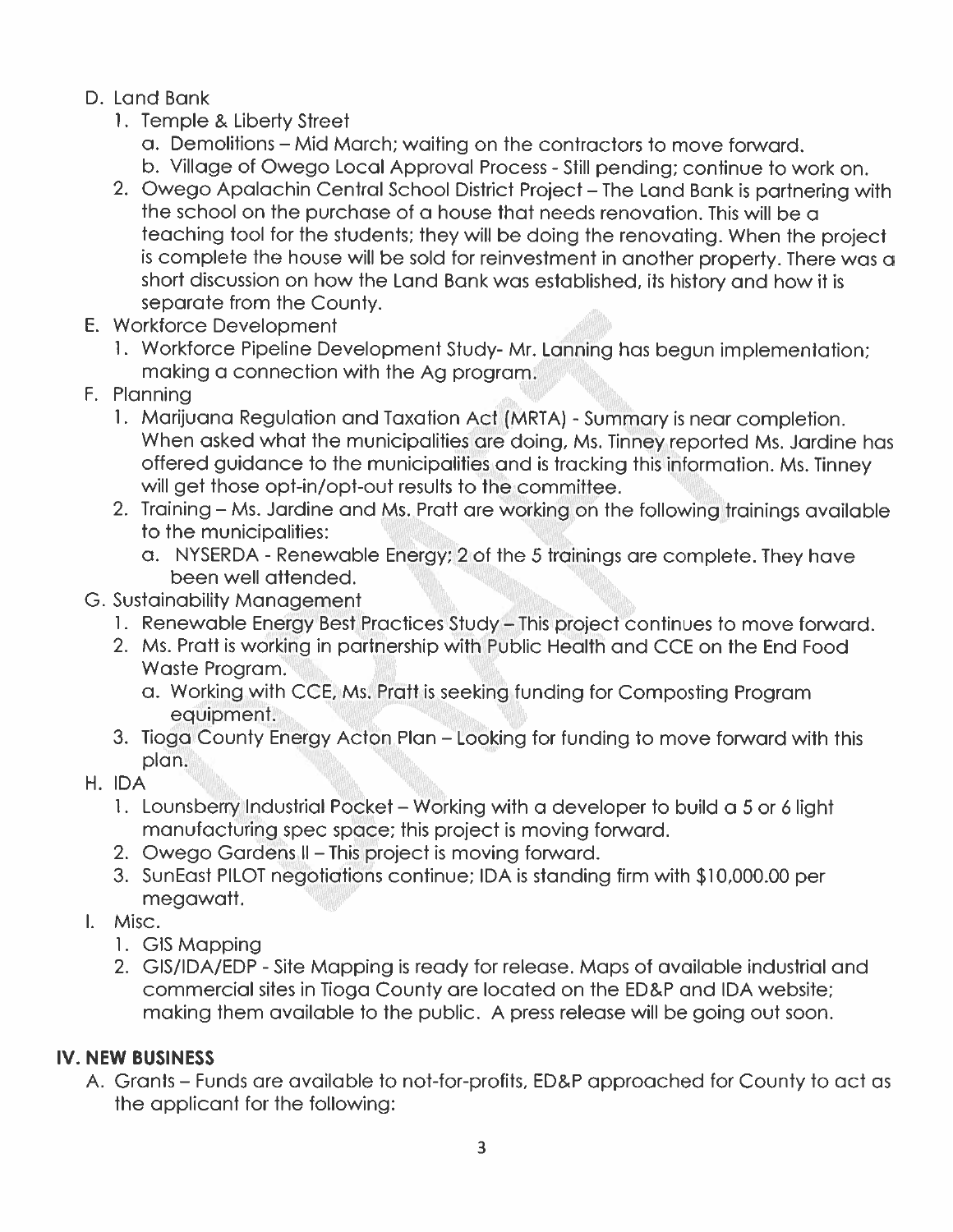- 1. Tioga Opportunities-CDBG CARES Act; resolution for authorization to apply listed below.
- 2. Racker Center- CDBG CARES Act; resolution for authorization to apply listed below.
- **B. Economic/Community Development** 
	- 1. Presentations No presentations this month.
- C. Land Bank Ms. Woodburn attended the following:
	- 1. Rural Land Bank Committee and Regular Meeting
- D. Workforce Development Mr. Lanning has begun making connections with school districts and BOCES.
- E. Plannina
	- 1. 239 Reviews (2)
		- a. 2022-002 Town of Owego, Special Use Permit-Farmer Brown Solar; recommended approval
		- b. 2022-003 Town of Owego, Site Plan Review, Special Use Permit and Area Variance- Centerline Communications; recommended approval
- F. Sustainability Management Ms. Prattis working on the following:
	- 1. Electronic Waste drop off within Tioga County
	- 2. Funding for EV charging stations for interested parties
- G. Misc.
	- 1. State Lead Responses None this month.

## **V. PERSONNEL**

- A. PT-OSII
	- 1. This position remains vacant.

## **VI. RESOLUTIONS**

- A. C02-Authorize Submission of FEMA HMP Update Grant Application
- B. C22-Re-Appoint Member (J Ward) to the TCLDC Board
- C. C23-Re-Appoint Member (M Kiechle) to the TCLDC Board
- D. C24-Authorization for EDP to Submit Grant Application to CDBG-CV Cares Act Program for Racker
- E. C25-Resolution to Schedule Public Hearing NYS CDBG-CV for Racker Project
- F. C26-Authorization for EDP to Submit Grant Application to CDBG-CV Cares Act for **Tioga Opportunities**
- G. C27-Resolution to Schedule Public Hearing CDBG-CV for TOI Project
- H. C30-Filing of an Application for State Grant

After reviewing the resolutions, Ms. Tinney asked this committee for support to move the resolutions forward: vote on the resolutions follows:

> Legislator Roberts - yes Legislator Mullen - yes Legislator Weston - yes Legislator Ciotoli - yes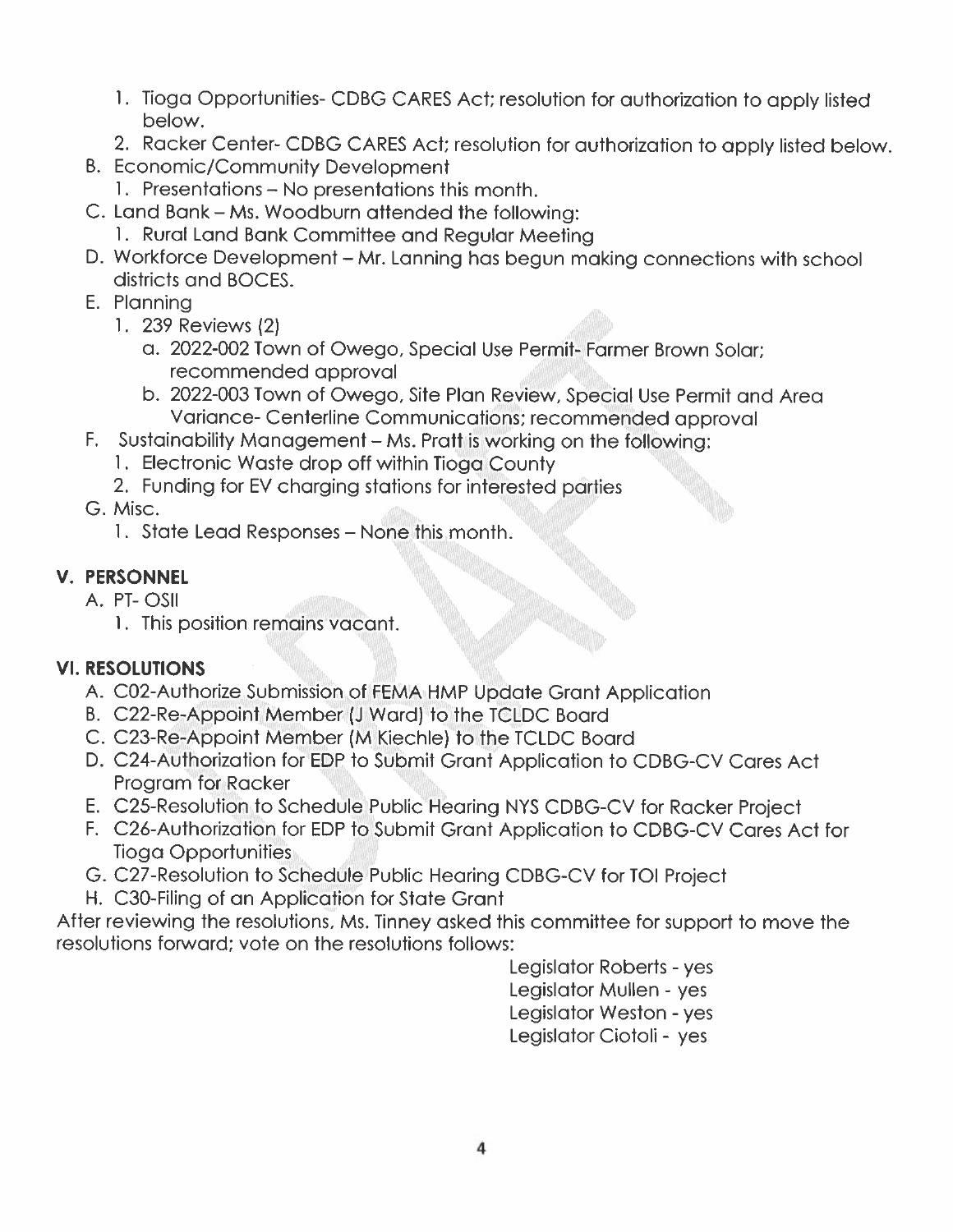### VII. PROCLAMATIONS-N/A

### VIII. ADJOURNMENT

With no further topics of discussion or questions, the meeting was adjourned at 2:00 P.M.

Respectfully Submitted, Linda Sampson Administrative Assistant Economic Development & Planning

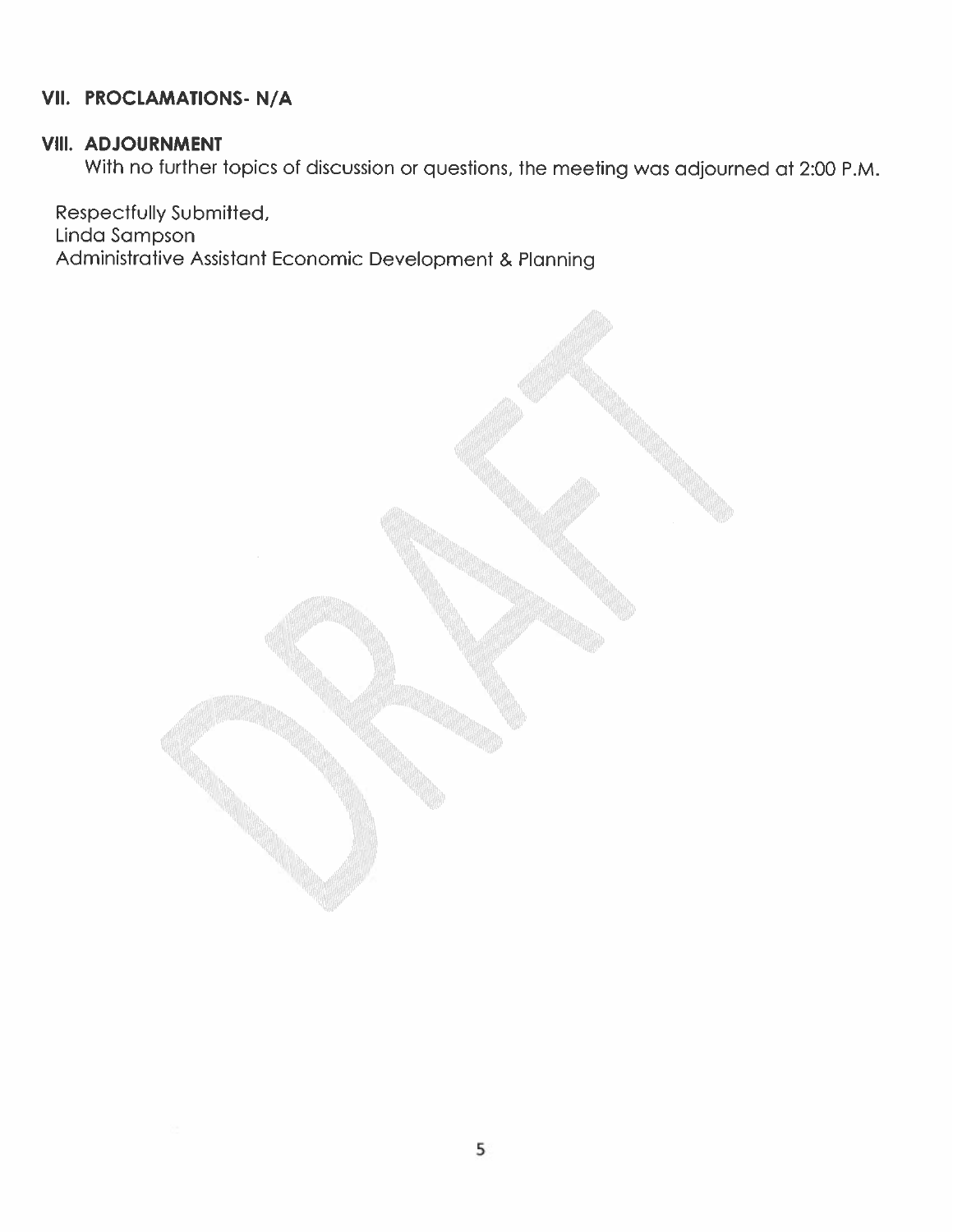

| FOR 2022 04                                                                                                                                                                                                                                                                                                                                                                                                                                                                                                                                                                                                                                                                                                                                                                                                                                                                                                                                                             |                                                                                                                                                                                                                                                                                                  |                                                                                                                                                                                                                                                                            |                                                                                                                                                                                                                                               |                                                                                                                                                                                                                                                                                                               |                                                                                                                                                                                                                                              |                                                                                                                                                                                                                                                                                                          |                                                                                                                                                                                                                                       |
|-------------------------------------------------------------------------------------------------------------------------------------------------------------------------------------------------------------------------------------------------------------------------------------------------------------------------------------------------------------------------------------------------------------------------------------------------------------------------------------------------------------------------------------------------------------------------------------------------------------------------------------------------------------------------------------------------------------------------------------------------------------------------------------------------------------------------------------------------------------------------------------------------------------------------------------------------------------------------|--------------------------------------------------------------------------------------------------------------------------------------------------------------------------------------------------------------------------------------------------------------------------------------------------|----------------------------------------------------------------------------------------------------------------------------------------------------------------------------------------------------------------------------------------------------------------------------|-----------------------------------------------------------------------------------------------------------------------------------------------------------------------------------------------------------------------------------------------|---------------------------------------------------------------------------------------------------------------------------------------------------------------------------------------------------------------------------------------------------------------------------------------------------------------|----------------------------------------------------------------------------------------------------------------------------------------------------------------------------------------------------------------------------------------------|----------------------------------------------------------------------------------------------------------------------------------------------------------------------------------------------------------------------------------------------------------------------------------------------------------|---------------------------------------------------------------------------------------------------------------------------------------------------------------------------------------------------------------------------------------|
| ACCOUNTS FOR:<br>General Fund<br>ίA                                                                                                                                                                                                                                                                                                                                                                                                                                                                                                                                                                                                                                                                                                                                                                                                                                                                                                                                     | ORIGINAL<br>APPROP                                                                                                                                                                                                                                                                               | TRANFRS/<br><b>ADJSTMTS</b>                                                                                                                                                                                                                                                | REVISED<br><b>BUDGET</b>                                                                                                                                                                                                                      | YTD ACTUAL                                                                                                                                                                                                                                                                                                    | ENCUMBRANCES                                                                                                                                                                                                                                 | AVAILABLE<br><b>BUDGET</b>                                                                                                                                                                                                                                                                               | PCT.<br>USE/COL                                                                                                                                                                                                                       |
| A6422 Economic Development                                                                                                                                                                                                                                                                                                                                                                                                                                                                                                                                                                                                                                                                                                                                                                                                                                                                                                                                              |                                                                                                                                                                                                                                                                                                  |                                                                                                                                                                                                                                                                            |                                                                                                                                                                                                                                               |                                                                                                                                                                                                                                                                                                               |                                                                                                                                                                                                                                              |                                                                                                                                                                                                                                                                                                          |                                                                                                                                                                                                                                       |
| A6422 411132 Tax On Hotel/Motel<br>A6422 419890<br>Contribution To Ec<br>A6422 421891<br>Other Home & Commu<br>A6422 510010<br>Full Time<br>Part Time/Temporar<br>A6422 510020<br>A6422 540010<br>Advertising<br>A6422 540040<br><b>Books</b><br>A6422 540070<br>Car Maintenance<br>A6422 540140<br>Contracting Servic<br>A6422 540180<br><b>Dues</b><br>A6422 540220<br>Automobile Fuel<br>A6422 540320<br>Leased/Service Equ<br>A6422 540360<br>Meals/Food<br>A6422 540390<br>Mileage Expense<br>A6422 540420<br>Office Supplies<br>A6422 540480<br>Postage<br>A6422 540485<br>Printing/Paper<br>A6422 540590<br>Services Rendered<br>A6422 540620<br>Software Expense<br>A6422 540660<br>Telephone<br>A6422 540733<br>Training/All Other<br>A6422 581088<br>State Retirement F<br>A6422 583088<br>Social Security Fr<br>A6422 584088<br>Workers Compensati<br>A6422 585588<br>Disability Insuran<br>A6422 586088<br>Health Insurance F<br>A6422 588988<br>Eap Fringe | $-30,000$<br>$-20,000$<br>$-26,200$<br>277,161<br>12,190<br>3,000<br>450<br>2,000<br>$\overline{\phantom{0}}$<br>400<br>150<br>1,320<br>750<br>$\mathbf 0$<br>1,280<br>380<br>1,500<br>20,000<br>100<br>740<br>$\frac{5,000}{15,206}$<br>$\frac{22,030}{22,030}$<br>8,944<br>384<br>56,915<br>88 | 0<br>$\mathbf 0$<br>$\mathbf 0$<br>$\circ$<br>0<br>$_{\rm 0}^{\rm 0}$<br>$\mathbf{0}$<br>4,450<br>$\theta$<br>0<br>$\mathbf 0$<br>$\circ$<br>200<br>$\mathbf 0$<br>$\mathbf 0$<br>$\Omega$<br>$-4,450$<br>$\Omega$<br>$-200$<br>0<br>0<br>0<br>$\mathbf 0$<br>0<br>$\circ$ | $-30,000$<br>$-20,000$<br>$-26,200$<br>277,161<br>12,190<br>3,000<br>450<br>2,000<br>4,450<br>400<br>150<br>1,320<br>750<br>200<br>1,280<br>380<br>1,500<br>15,550<br>100<br>740<br>4,800<br>15,206<br>22,030<br>8,944<br>384<br>56,915<br>88 | $.00 \,$<br>$.00 \,$<br>$.00 \,$<br>62,393.06<br>.00 <sub>1</sub><br>195.50<br>447.03<br>116.16<br>.00 <sub>1</sub><br>173.00<br>$.00 \,$<br>.00<br>40.00<br>$93.36$<br>172.62<br>.00.<br>.00<br>$-5,000.00$<br>.00.<br>143.04<br>772.00<br>5,616.09<br>$5,227.44$<br>1,575.29<br>83.91<br>15,865.90<br>18.02 | .00.<br>.00<br>.00<br>.00<br>.00 <sub>1</sub><br>.00<br>.00<br>.00<br>.00<br>.00<br>$.00$<br>$.00$<br>.00<br>.00<br>$.00$<br>$.00$<br>.00.<br>$0.00$<br>$0.00$<br>$0.00$<br>.00<br>.00<br>.00 <sub>1</sub><br>.00<br>.00<br>$.00 \,$<br>.00. | $-30,000.00$<br>$-20,000.00$<br>$-26, 200.00$<br>214,767.94<br>12,190.00<br>2,804.50<br>2.97<br>1,883.84<br>4,450.00<br>150.00<br>1,320.00<br>710.00<br>106.64<br>1,107.38<br>1,500.00<br>20,550.00<br>100.00<br>596.96<br>4,028.00<br>9,590.31<br>16,802.33<br>7,368.41<br>300.53<br>41,049.01<br>69.78 | .0%<br>.0%<br>$.0\%$ *<br>22.5%<br>$-0.08$<br>6.5%<br>9.3%<br>9.8%<br>.0%<br>43.3%<br>.0%<br>$.08$<br>5.3%<br>46.7%<br>13.5%<br>.0%<br>.0%<br>$-32.2%$<br>.0%<br>19.3%<br>16.1%<br>36.9%<br>23.7%<br>17.6%<br>21.8%<br>27.9%<br>20.5% |
| TOTAL Economic Development                                                                                                                                                                                                                                                                                                                                                                                                                                                                                                                                                                                                                                                                                                                                                                                                                                                                                                                                              | 353,788                                                                                                                                                                                                                                                                                          | $\mathbf{O}$                                                                                                                                                                                                                                                               | 353,788                                                                                                                                                                                                                                       | 87,932.42                                                                                                                                                                                                                                                                                                     | .00 <sub>1</sub>                                                                                                                                                                                                                             | 265,855.60                                                                                                                                                                                                                                                                                               | 24.9%                                                                                                                                                                                                                                 |
| TOTAL General Fund                                                                                                                                                                                                                                                                                                                                                                                                                                                                                                                                                                                                                                                                                                                                                                                                                                                                                                                                                      | 353,788                                                                                                                                                                                                                                                                                          | $\circ$                                                                                                                                                                                                                                                                    | 353,788                                                                                                                                                                                                                                       | 87,932.42                                                                                                                                                                                                                                                                                                     | .00 <sub>1</sub>                                                                                                                                                                                                                             | 265,855.60                                                                                                                                                                                                                                                                                               | 24.9%                                                                                                                                                                                                                                 |
| <b>TOTAL REVENUES</b><br>TOTAL EXPENSES                                                                                                                                                                                                                                                                                                                                                                                                                                                                                                                                                                                                                                                                                                                                                                                                                                                                                                                                 | $-76,200$<br>429,988                                                                                                                                                                                                                                                                             | 0<br>$\mathbf{0}$                                                                                                                                                                                                                                                          | $-76,200$<br>429,988                                                                                                                                                                                                                          | .00<br>87,932.42                                                                                                                                                                                                                                                                                              | .00.<br>.00                                                                                                                                                                                                                                  | $-76, 200.00$<br>342,055.60                                                                                                                                                                                                                                                                              |                                                                                                                                                                                                                                       |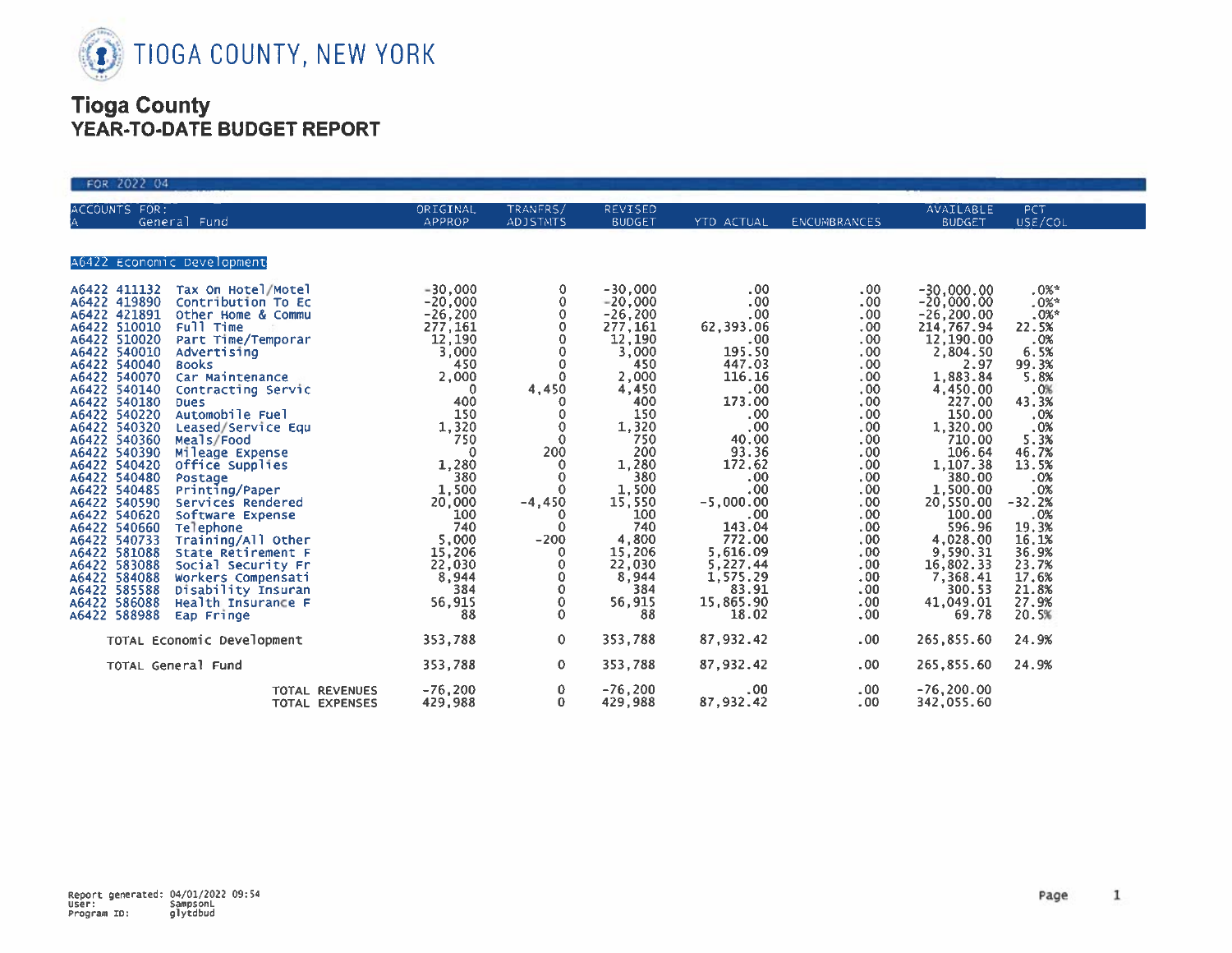

| FOR 2022 04 |                    |                    |                             |                          |           |                         |                            |                |  |
|-------------|--------------------|--------------------|-----------------------------|--------------------------|-----------|-------------------------|----------------------------|----------------|--|
|             |                    | ORIGINAL<br>APPROP | TRANFRS/<br><b>ADJSTMTS</b> | REVISED<br><b>BUDGET</b> |           | YTD ACTUAL ENCUMBRANCES | AVAILABLE<br><b>BUDGET</b> | PCT<br>USE/COL |  |
|             | <b>GRAND TOTAL</b> | 353,788            |                             | 353.788                  | 87.932.42 | . 00                    | 265,855.60 24.9%           |                |  |

\*\* END OF REPORT - Generated by Sampson, Linda \*\*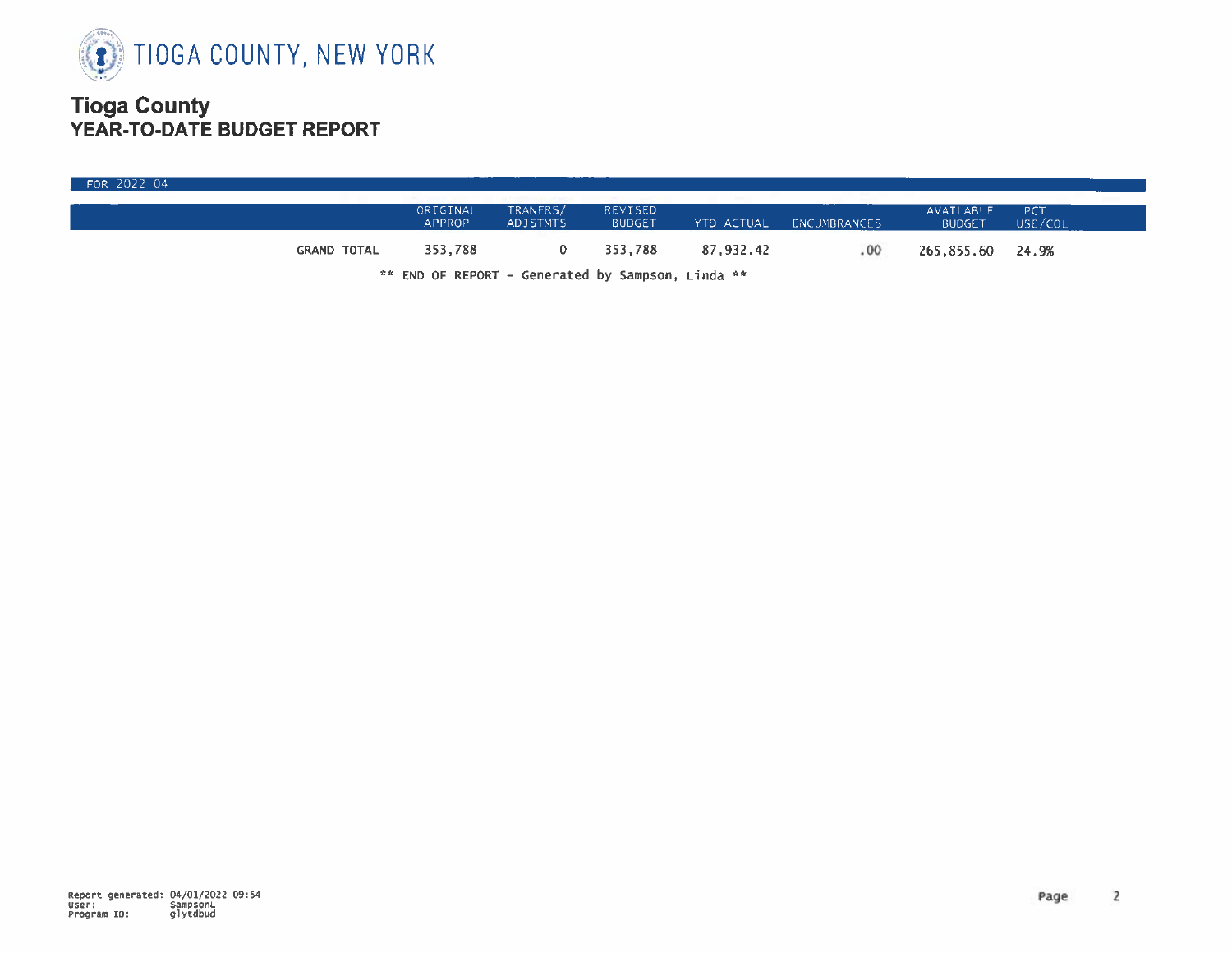

| FOR 2022 04                                                                                                                                                                                                                                                                                                                                                                                                                                                                                                                                                                                                                                                                                                                                 |                                                                                                                                                                                      |                                                              |                                                                                                                                                                                                     |                                                                                                                                                                                   |                                                                                                                                                                                                                                   |                                                                                                                                                                                                                                   |                                                                                                                                                                                 |
|---------------------------------------------------------------------------------------------------------------------------------------------------------------------------------------------------------------------------------------------------------------------------------------------------------------------------------------------------------------------------------------------------------------------------------------------------------------------------------------------------------------------------------------------------------------------------------------------------------------------------------------------------------------------------------------------------------------------------------------------|--------------------------------------------------------------------------------------------------------------------------------------------------------------------------------------|--------------------------------------------------------------|-----------------------------------------------------------------------------------------------------------------------------------------------------------------------------------------------------|-----------------------------------------------------------------------------------------------------------------------------------------------------------------------------------|-----------------------------------------------------------------------------------------------------------------------------------------------------------------------------------------------------------------------------------|-----------------------------------------------------------------------------------------------------------------------------------------------------------------------------------------------------------------------------------|---------------------------------------------------------------------------------------------------------------------------------------------------------------------------------|
| ACCOUNTS FOR:<br>General Fund                                                                                                                                                                                                                                                                                                                                                                                                                                                                                                                                                                                                                                                                                                               | ORIGINAL<br><b>APPROP</b>                                                                                                                                                            | TRANFRS/<br><b>ADJSTMTS</b>                                  | REVISED<br><b>BUDGET</b>                                                                                                                                                                            | YTD ACTUAL                                                                                                                                                                        | <b>ENCUMBRANCES</b>                                                                                                                                                                                                               | AVAILABLE<br><b>BUDGET</b>                                                                                                                                                                                                        | PCT<br>USE/COL                                                                                                                                                                  |
| A8020 Planning                                                                                                                                                                                                                                                                                                                                                                                                                                                                                                                                                                                                                                                                                                                              |                                                                                                                                                                                      |                                                              |                                                                                                                                                                                                     |                                                                                                                                                                                   |                                                                                                                                                                                                                                   |                                                                                                                                                                                                                                   |                                                                                                                                                                                 |
| Full Time<br>A8020 510010<br>A8020 540010<br>Advertising<br>A8020 540040<br><b>Books</b><br>A8020 540140<br>Contracting Servic<br>A8020 540180<br><b>Dues</b><br>Automobile Fuel<br>A8020 540220<br>A8020 540320<br>Leased/Service Equ<br>A8020 540360<br>Meals/Food<br>A8020 540390<br>Mileage Expense<br>A8020 540420<br>Office Supplies<br>A8020 540480<br>Postage<br>A8020 540485<br>Printing/Paper<br>A8020 540590<br>Services Rendered<br>A8020 540660<br>Telephone<br>A8020 540733<br>Training/All Other<br>A8020 581088<br>State Retirement F<br>A8020 583088<br>Social Security Fr<br>A8020 584088<br>Workers Compensati<br>A8020 585588<br>Disability Insuran<br>Health Insurance F<br>A8020 586088<br>A8020 588988<br>Eap Fringe | 150,743<br>200<br>600<br>22,000<br>800<br>200<br>1,200<br>190<br>600<br>500<br>900<br>$1,000$<br>$4,875$<br>$600$<br>$1,200$<br>$11,872$<br>$10,535$<br>2,449<br>136<br>44,033<br>29 | 0<br>0<br>$\mathbf 0$<br>$-2,500$<br>2,500<br>$\overline{0}$ | 150,743<br>200<br>600<br>19,500<br>800<br>200<br>1,200<br>190<br>600<br>500<br>900<br>$\frac{1}{7}, \frac{000}{375}$<br>600<br>$1,200$<br>11,872<br>10,535<br>2,449<br>2,449<br>136<br>44,033<br>29 | 35,056.35<br>.00<br>143.00<br>.00<br>757.00<br>.00<br>.00<br>.00<br>.00<br>.00<br>.00<br>.00<br>5,000.00<br>62.46<br>561.00<br>3,941.46<br>2,964.47<br>36.15<br>11,537.18<br>7.74 | $.00 \times$<br>$.00 \times$<br>.00<br>.00.00<br>$\frac{0}{0}$<br>.00<br>.00 <sub>1</sub><br>.00 <sub>1</sub><br>$.00$<br>$.00$<br>.00<br>$.00$<br>$.00$<br>$\begin{array}{c} .00 \\ .00 \\ .00 \end{array}$<br>.00<br>.00<br>.00 | 115,686.65<br>200.00<br>457.00<br>19,500.00<br>43.00<br>200.00<br>1,200.00<br>190.00<br>600.00<br>500.00<br>900.00<br>1,000.00<br>2,375.00<br>537.54<br>639.00<br>7,930.92<br>7,570.34<br>1,771.35<br>99.57<br>32,496.29<br>21.38 | 23.3%<br>.0%<br>23.8%<br>$-2.0%$<br>94.6%<br>.0%<br>.0%<br>.0%<br>.0%<br>$.0%$<br>$.0%$<br>.0%<br>67.8%<br>10.4%<br>46.8%<br>33.2%<br>28.1%<br>27.7%<br>26.6%<br>26.2%<br>26.6% |
| TOTAL Planning                                                                                                                                                                                                                                                                                                                                                                                                                                                                                                                                                                                                                                                                                                                              | 254,662                                                                                                                                                                              | $\mathbf{0}$                                                 | 254,662                                                                                                                                                                                             | 60,744.14                                                                                                                                                                         | .00                                                                                                                                                                                                                               | 193,918.04                                                                                                                                                                                                                        | 23.9%                                                                                                                                                                           |
| TOTAL General Fund                                                                                                                                                                                                                                                                                                                                                                                                                                                                                                                                                                                                                                                                                                                          | 254,662                                                                                                                                                                              | $\circ$                                                      | 254,662                                                                                                                                                                                             | 60,744.14                                                                                                                                                                         | .00                                                                                                                                                                                                                               | 193,918.04                                                                                                                                                                                                                        | 23.9%                                                                                                                                                                           |
| TOTAL EXPENSES                                                                                                                                                                                                                                                                                                                                                                                                                                                                                                                                                                                                                                                                                                                              | 254,662                                                                                                                                                                              | $\overline{0}$                                               | 254,662                                                                                                                                                                                             | 60,744.14                                                                                                                                                                         | .00.                                                                                                                                                                                                                              | 193,918.04                                                                                                                                                                                                                        |                                                                                                                                                                                 |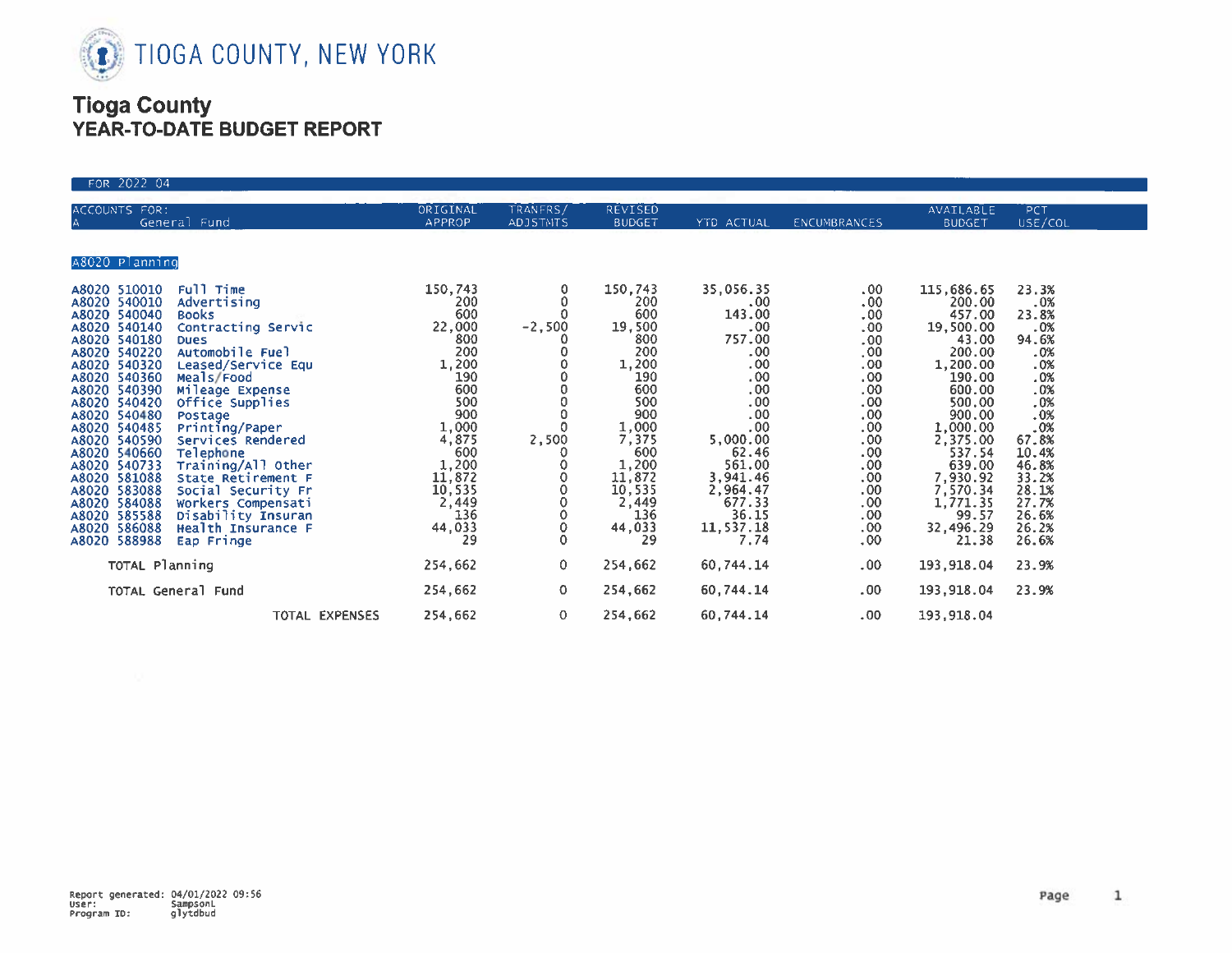

|                    | ORIGINAL<br><b>APPROP</b> | TRANFRS/<br><b>ADJSTNTS</b> | <b>REVISED</b><br><b>BUDGET</b> | the company of the company of | YTD ACTUAL ENCUMBRANCES | AVAILABLE<br><b>BUDGET</b> | PCT<br>USE/COL |
|--------------------|---------------------------|-----------------------------|---------------------------------|-------------------------------|-------------------------|----------------------------|----------------|
| <b>GRAND TOTAL</b> | 254,662                   |                             | 254,662                         | 60.744.14                     | .00.                    | 193,918.04 23.9%           |                |

 $\sim 10^{-1}$ 

\*\* END OF REPORT - Generated by Sampson, Linda \*\*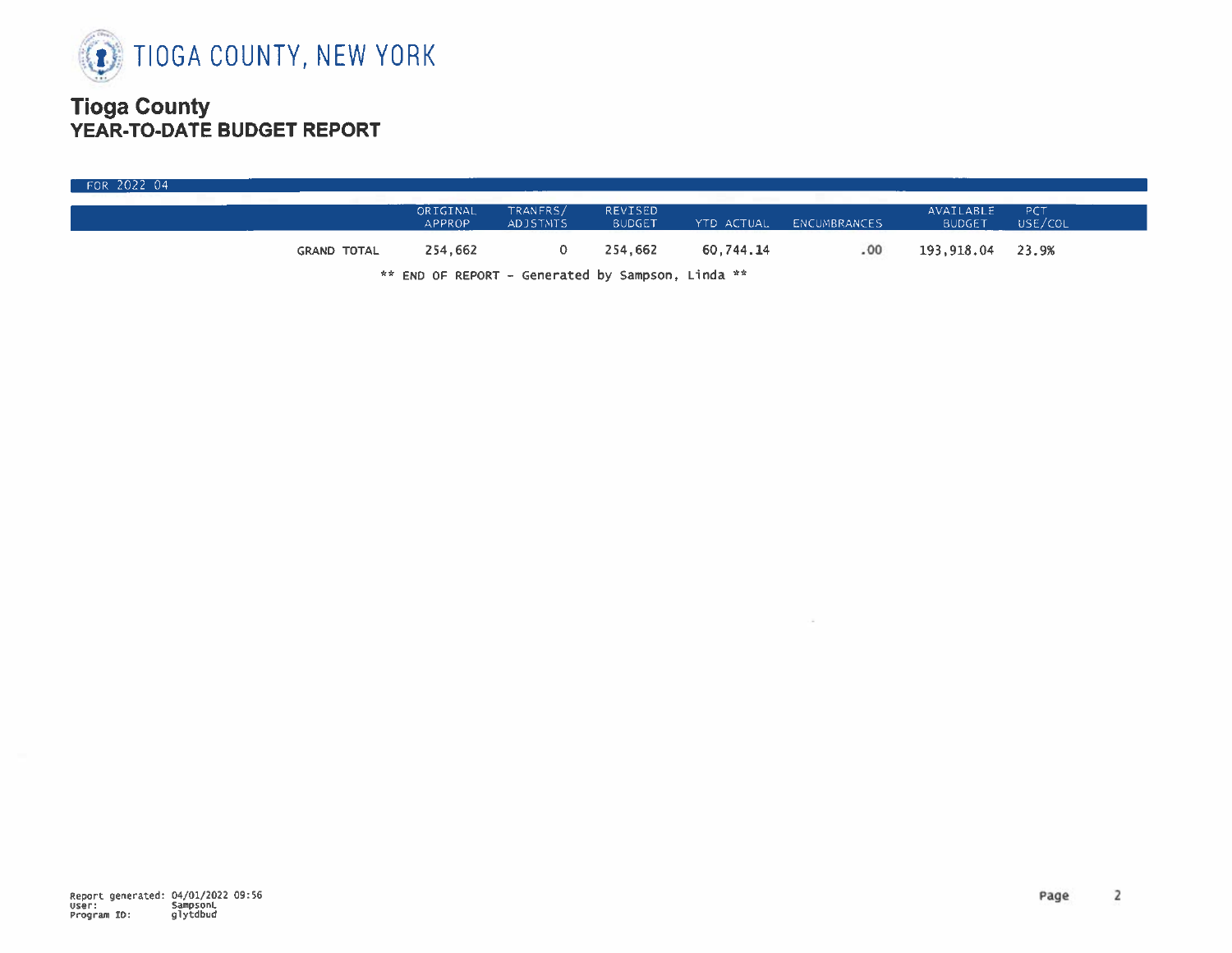

| FOR 2022 04                                                                                                                                                                                                                                                                                                                                                                                                                                                                                                                                                                                                                                                                                                                                                                   |                                                                                                                                                                                             |                                                                                                                                                                                  |                                                                                                                                                                                             |                                                                                                                                                                                                         |                                                                                                                                                                                 |                                                                                                                                                                                                                                                 |                                                                                                                                                                       |
|-------------------------------------------------------------------------------------------------------------------------------------------------------------------------------------------------------------------------------------------------------------------------------------------------------------------------------------------------------------------------------------------------------------------------------------------------------------------------------------------------------------------------------------------------------------------------------------------------------------------------------------------------------------------------------------------------------------------------------------------------------------------------------|---------------------------------------------------------------------------------------------------------------------------------------------------------------------------------------------|----------------------------------------------------------------------------------------------------------------------------------------------------------------------------------|---------------------------------------------------------------------------------------------------------------------------------------------------------------------------------------------|---------------------------------------------------------------------------------------------------------------------------------------------------------------------------------------------------------|---------------------------------------------------------------------------------------------------------------------------------------------------------------------------------|-------------------------------------------------------------------------------------------------------------------------------------------------------------------------------------------------------------------------------------------------|-----------------------------------------------------------------------------------------------------------------------------------------------------------------------|
| ACCOUNTS FOR:<br>General Fund                                                                                                                                                                                                                                                                                                                                                                                                                                                                                                                                                                                                                                                                                                                                                 | ORIGINAL<br>APPROP                                                                                                                                                                          | TRANFRS/<br><b>ADJSTMTS</b>                                                                                                                                                      | REVISED<br><b>BUDGET</b>                                                                                                                                                                    | YTD ACTUAL                                                                                                                                                                                              | ENCUMBRANCES                                                                                                                                                                    | AVAILABLE<br><b>BUDGET</b>                                                                                                                                                                                                                      | PCT<br>USE/COL                                                                                                                                                        |
| A8160 Refuse & Garbage                                                                                                                                                                                                                                                                                                                                                                                                                                                                                                                                                                                                                                                                                                                                                        |                                                                                                                                                                                             |                                                                                                                                                                                  |                                                                                                                                                                                             |                                                                                                                                                                                                         |                                                                                                                                                                                 |                                                                                                                                                                                                                                                 |                                                                                                                                                                       |
| A8160 439892<br>Solid Waste State<br>A8160 510010<br><b>Fulltime</b><br>A8160 510050<br>All Other-On Call,<br>A8160 540010<br>Advertising<br>A8160 540180<br><b>Dues</b><br>A8160 540270<br>Insurance-Liabilit<br>A8160 540390<br>Mileage Expense<br>A8160 540420<br>Office Supplies<br>A8160 540444<br>Permits, Fees, Ins.<br>A8160 540480<br>Postage<br>A8160 542140<br>Contracting Servic<br>Household Hazardou<br>A8160 542261<br>A8160 542485<br>Printing/Paper<br>A8160 542640<br>Supplies (Not Offi<br>A8160 542680<br><b>Tires</b><br>A8160 581088<br>State Retirement F<br>A8160 583088<br>Social Security Fr<br>A8160 584088<br>Workers Compensati<br>A8160 585588<br>Disability Insuran<br>A8160 586088<br>Health Insurance F<br>A8160 588988<br><b>EAP Fringe</b> | $-28,000$<br>61,961<br>325<br>7,500<br>175<br>1,425<br>167<br>2,000<br>100<br>200<br>100,000<br>75,000<br>1,500<br>$\frac{11,000}{3,900}$<br>7,587<br>4,396<br>1,411<br>113<br>9,585<br>115 | 0<br>0<br>$\mathbf 0$<br>0<br>0<br>0<br>0<br>0<br>0<br>$\bf{0}$<br>$\mathbf 0$<br>$\mathbf 0$<br>0<br>0<br>0<br>$\mathbf 0$<br>$\circ$<br>$\circ$<br>$\mathbf{o}$<br>$\mathbf 0$ | $-28,000$<br>61,961<br>325<br>7,500<br>175<br>1,425<br>167<br>2,000<br>100<br>200<br>100,000<br>75,000<br>1,500<br>$\frac{11,000}{3,900}$<br>7,587<br>4,396<br>1,411<br>113<br>9,585<br>115 | .00<br>14,683.37<br>.00<br>480.80<br>.00 <sub>1</sub><br>1,275.55<br>.00<br>.00<br>.00<br>.00.<br>11,342.50<br>.00.<br>.00<br>.00<br>.00<br>2,437.47<br>1,252.73<br>342.79<br>18.27<br>2.884.56<br>3.92 | .00.<br>.00.<br>.00 <sub>1</sub><br>.00.<br>.00.<br>.00.<br>.00<br>.00.<br>.00 <sub>1</sub><br>.00<br>.00<br>.00<br>.00<br>.00<br>.00<br>.00<br>.00<br>.00<br>.00<br>.00<br>.00 | $-28,000.00$<br>47,277.63<br>325.00<br>7,019.20<br>175.00<br>149.45<br>166.75<br>2,000.00<br>100.00<br>200.00<br>88,657.50<br>75,000.00<br>1,500.00<br>11,000.00<br>3,900.00<br>5,149.53<br>3,143.27<br>1,068.21<br>94.73<br>6,700.44<br>111.08 | $.0%$ *<br>23.7%<br>.0%<br>6.4%<br>.0%<br>89.5%<br>.0%<br>.0%<br>.0%<br>.0%<br>11.3%<br>.0%<br>.0%<br>.0%<br>.0%<br>32.1%<br>28.5%<br>24.3%<br>16.2%<br>30.1%<br>3.4% |
| TOTAL Refuse & Garbage                                                                                                                                                                                                                                                                                                                                                                                                                                                                                                                                                                                                                                                                                                                                                        | 260,460                                                                                                                                                                                     | 0                                                                                                                                                                                | 260,460                                                                                                                                                                                     | 34,721.96                                                                                                                                                                                               | $.00 \times$                                                                                                                                                                    | 225,737.79                                                                                                                                                                                                                                      | 13.3%                                                                                                                                                                 |
| TOTAL General Fund                                                                                                                                                                                                                                                                                                                                                                                                                                                                                                                                                                                                                                                                                                                                                            | 260,460                                                                                                                                                                                     | 0                                                                                                                                                                                | 260,460                                                                                                                                                                                     | 34,721.96                                                                                                                                                                                               | .00 <sub>1</sub>                                                                                                                                                                | 225,737.79                                                                                                                                                                                                                                      | 13.3%                                                                                                                                                                 |
| TOTAL REVENUES<br>TOTAL EXPENSES                                                                                                                                                                                                                                                                                                                                                                                                                                                                                                                                                                                                                                                                                                                                              | $-28,000$<br>288,460                                                                                                                                                                        | 0<br>$\mathbf 0$                                                                                                                                                                 | $-28,000$<br>288,460                                                                                                                                                                        | .00.<br>34,721.96                                                                                                                                                                                       | .00.<br>.00                                                                                                                                                                     | $-28,000.00$<br>253,737.79                                                                                                                                                                                                                      |                                                                                                                                                                       |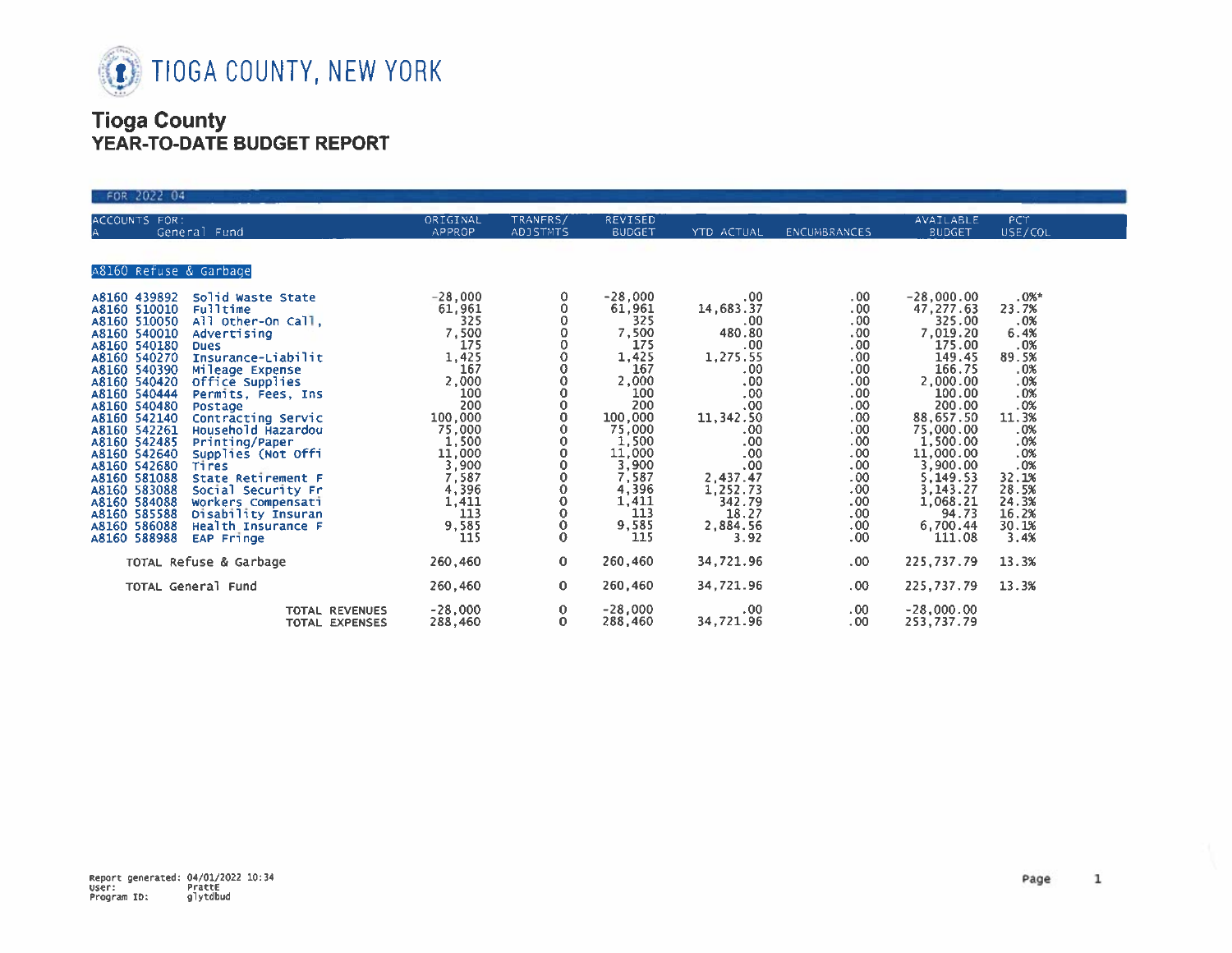

| FOR 2022 04 |                    |                    |                                                 |                                 |            |              |                            |                |
|-------------|--------------------|--------------------|-------------------------------------------------|---------------------------------|------------|--------------|----------------------------|----------------|
|             |                    | ORIGINAL<br>APPROP | TRANFRS/<br><b>ADJSTMTS</b>                     | <b>REVISED</b><br><b>BUDGET</b> | YTD ACTUAL | ENCUMBRANCES | AVAILABLE<br><b>BUDGET</b> | PCT<br>USE/COL |
|             | <b>GRAND TOTAL</b> | 260,460            |                                                 | 260,460                         | 34,721.96  | .00.         | 225,737.79 13.3%           |                |
|             |                    |                    | 00 FUB OF REBOOT - CANANAMA by BASES - Cllas 22 |                                 |            |              |                            |                |

\*\* END OF REPORT - Generated by Pratt, Ellen \*\*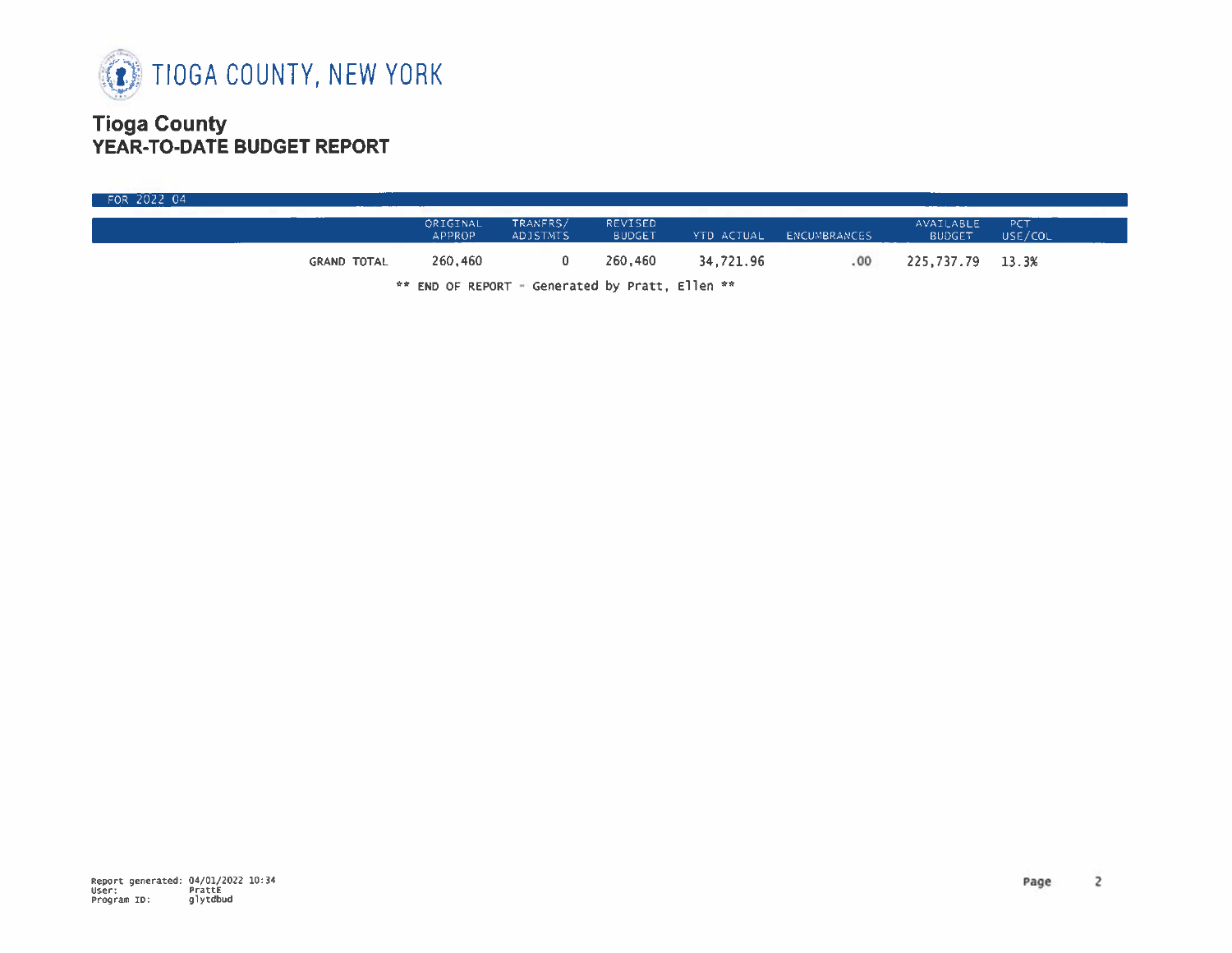## **Tioga County Municipalities** NYSMRTA OPT-OUT STATUS

| <b>MUNICIPALITY</b>             | <b>OPT-OUT STATUS</b>         |                                     | <b>PETITION</b> | <b>OVERRIDE</b> | <b>FINAL STATUS</b>           |                                     |
|---------------------------------|-------------------------------|-------------------------------------|-----------------|-----------------|-------------------------------|-------------------------------------|
|                                 | Retail<br><b>Dispensaries</b> | <b>Onsite</b><br><b>Consumption</b> |                 |                 | Retail<br><b>Dispensaries</b> | <b>Onsite</b><br><b>Consumption</b> |
| <b>Town of Barton</b>           | X                             | Χ                                   |                 |                 | <b>OUT</b>                    | OUT                                 |
| <b>Town of Berkshire</b>        |                               |                                     |                 |                 | IN                            | IN                                  |
| <b>Town of Candor</b>           |                               |                                     |                 |                 | IN                            | IN                                  |
| <b>Town of Newark Valley</b>    | X                             | <b>X</b>                            |                 |                 | <b>OUT</b>                    | <b>OUT</b>                          |
| <b>Town of Nichols</b>          |                               |                                     |                 |                 | IN                            | IN                                  |
| Town of Owego                   | X                             | X                                   |                 |                 | <b>OUT</b>                    | <b>OUT</b>                          |
| <b>Town of Richford</b>         | X                             | X                                   | X               |                 | <b>OUT</b>                    | <b>OUT</b>                          |
| <b>Town of Spencer</b>          | X                             | X                                   |                 |                 | <b>OUT</b>                    | <b>OUT</b>                          |
| <b>Town of Tioga</b>            | X                             | X                                   |                 |                 | <b>OUT</b>                    | <b>OUT</b>                          |
| <b>Village of Candor</b>        |                               |                                     |                 |                 | <b>IN</b>                     | IN                                  |
| <b>Village of Newark Valley</b> |                               | X                                   |                 |                 | IN                            | <b>OUT</b>                          |
| <b>Village of Nichols</b>       | X                             | X                                   |                 |                 | <b>OUT</b>                    | <b>OUT</b>                          |
| <b>Village of Owego</b>         |                               |                                     |                 |                 | <b>IN</b>                     | IN                                  |
| <b>Village of Spencer</b>       | X                             | X                                   | X               | X               | IN                            | <b>OUT</b>                          |
| <b>Village of Waverly</b>       | X                             | X                                   | X               | X               | IN                            | <b>OUT</b>                          |

Date: 3/16/2022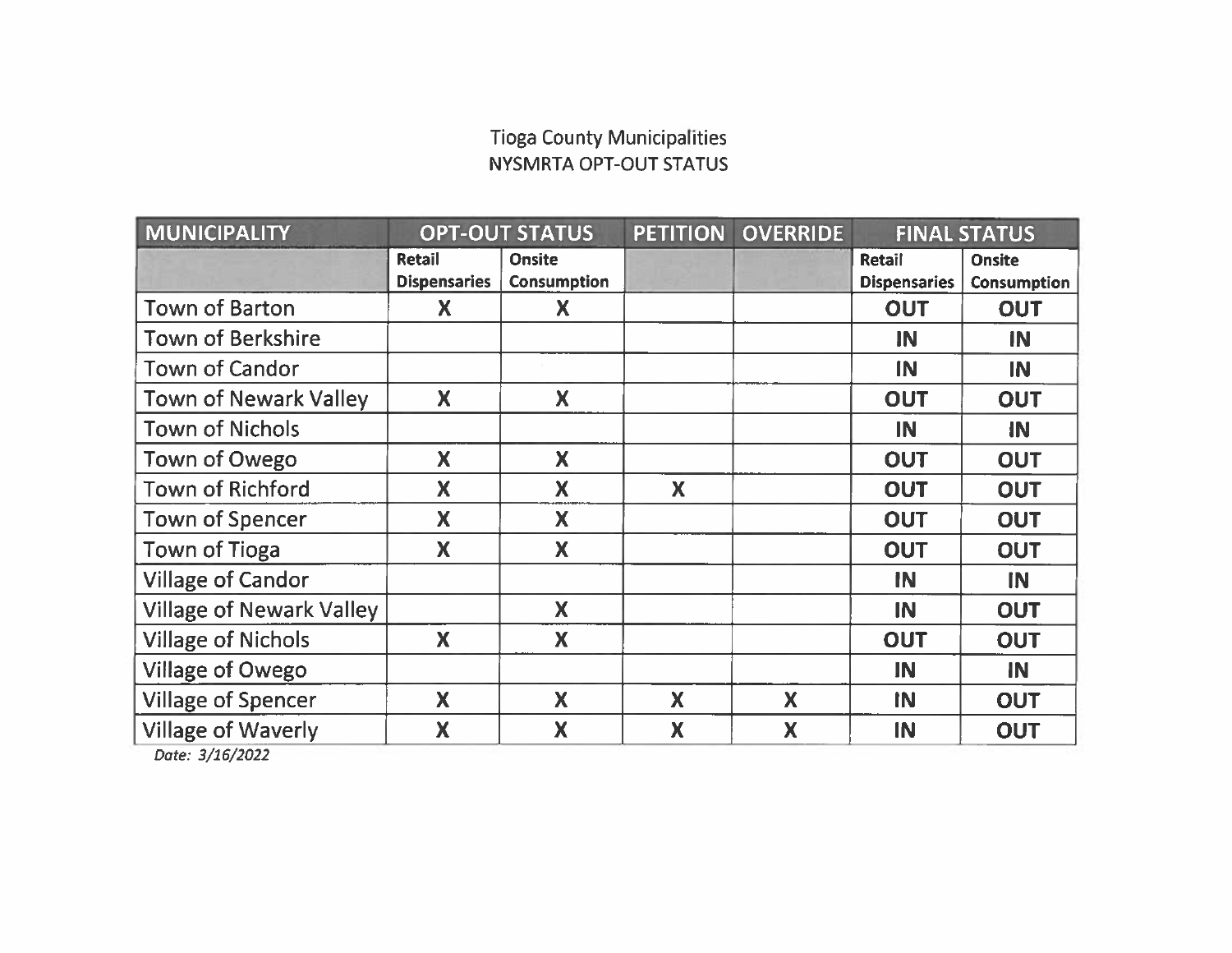**REFERRED TO: ED&P COMMITTEE** 

**RESOLUTION NO. -22** AUTHORIZATION TO RENEW THE AGREEMENT WITH TOWNS TO ACCEPT HOUSEHOLD ELECTRONIC **WASTE FROM TIOGA COUNTY RESIDENTS** 

WHEREAS: In January of 2015, New York State banned consumers from disposing of certain types of electronic waste in landfills, waste-to-energy facilities, in the trash, or at curbside for trash pickup; and

WHEREAS: Due to this ban, Tioga County's only drop off for residents is through the County's Household Hazardous Waste program which is located at the **Broome County Landfill; and** 

WHEREAS: The Department of Solid Waste will pay for the recycling costs for acceptable household electronic waste brought to the Town either during their cleanup event or at an agreed upon permanent drop off location; therefore be it.

RESOLVED: That the Tioga County Legislature authorizes and directs the Chair or their designee to enter the said agreement for the year 2022 upon its approval by the County Attorney.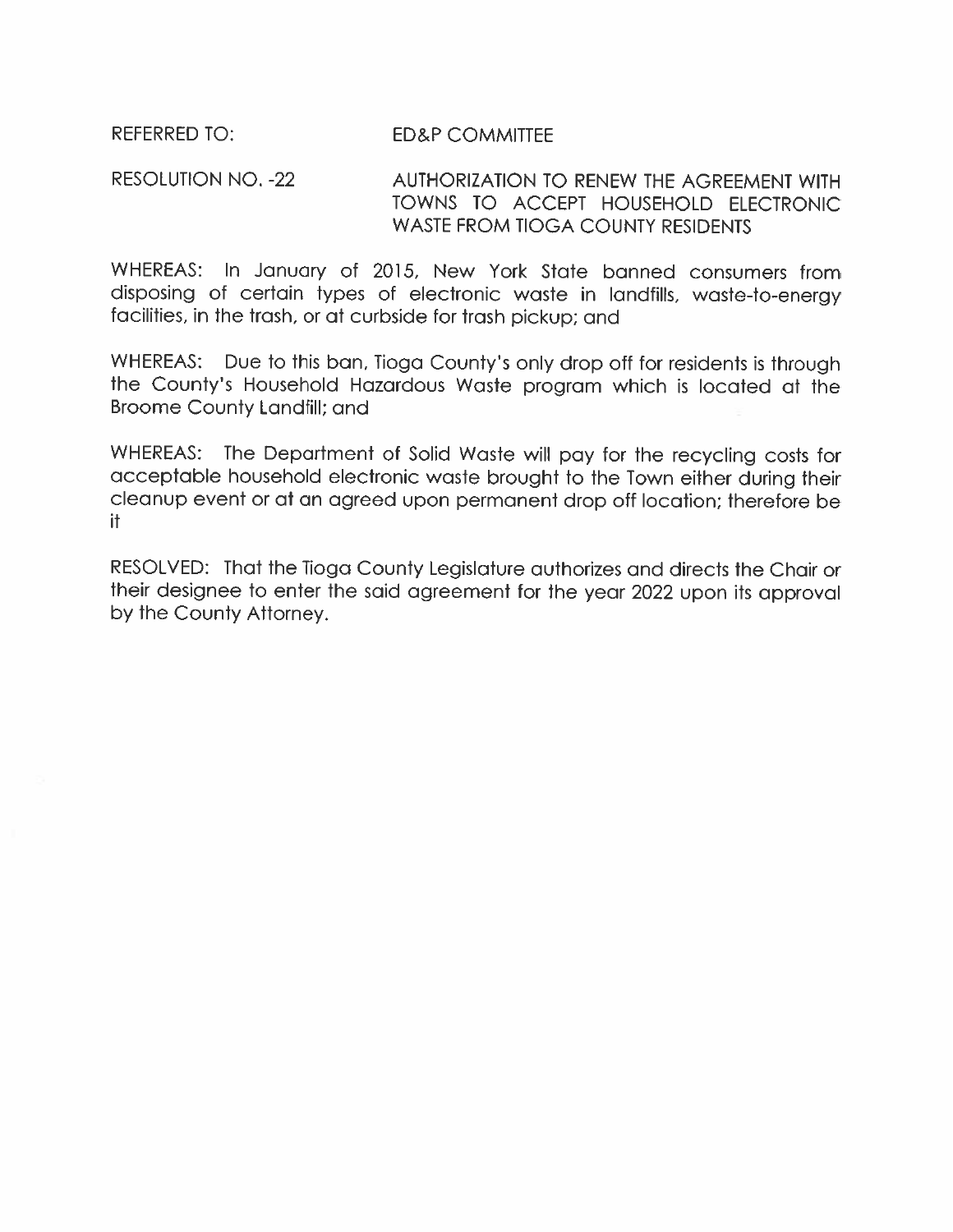| referred to: I | <b>ED&amp;P COMMITTEE</b> |
|----------------|---------------------------|
|                | <b>FINANCE COMMITTEE</b>  |

RESOLUTION NO. -22 **AUTHORIZE TRANSFER OF FUNDS FOR** PURCHASE OF AN IPAD FOR THE ECONOMIC DEVELOPMENT & PLANNING **OFFICE** 

WHEREAS: The Economic Development & Planning Department has a need for an iPad: and

WHEREAS: The Economic Development & Planning Department would like to purchase an iPad and has acquired 3 guotes from the ITCS Department; and

WHEREAS: The Economic Development computer expense account, A6422-520090 has no funds available: and

WHEREAS: The Amending of Budget and Transfer of Funds from a contractual line to an equipment line requires Legislative approval; therefore be it

RESOLVED: That the Director of Economic Development & Planning be authorized to purchase the iPad and complete the following budget transfer as follows:

From: A6422 - 540733 Training \$998.98

 $\overline{I}$ o: A6422 - 520090 Computer \$998.98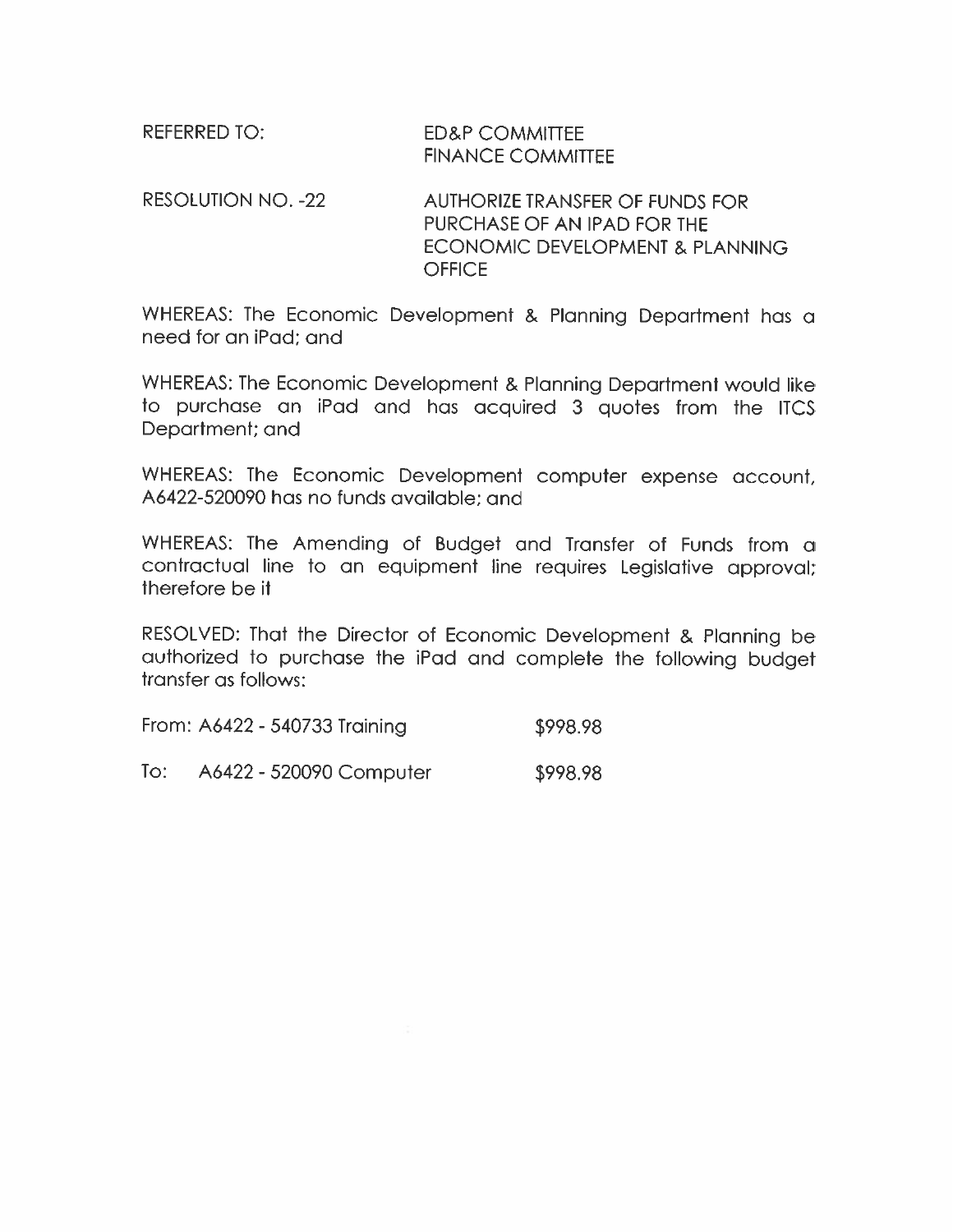| REFERRED: | <b>ED&amp;P COMMITTEE</b> |
|-----------|---------------------------|
|           | <b>FINANCE COMMITTEE</b>  |

#### RESOLUTION NO. -22 RESOLUTION AUTHORIZING AND APPROVING THE **ACCEPTANCE OF ADMINISTRATIVE SERVICE FUNDS AND MODIFY THE ECONOMIC DEVELOPMENT BUDGET**

WHEREAS: Tioga County Economic Development and Planning (TCEDP) was approved by Resolution #231-21 to create the Education Workforce Coordinator position that will be funded by way of grant funds and Resolution #33-22 to authorize the appointment of Sean Lanning to the position of Education Workforce Coordinator: and

WHEREAS: TCEDP is to provide the Education Workforce Coordinator with salary, fringe benefits, administrative services, office space and equipment necessary for the performance of the Workforce Development Program (WDP); and

WHEREAS: The Hooker Foundation (HF) will be providing the funds for this position by way of a grant in the amount of \$100,000 annually over three (3) years to offset all expenses associated with the newly created position and it's program expenses; and

WHEREAS: Salaries have been appropriated in the 2022 budget in the amount of \$47,009.00 the remaining funds will need to be appropriated to the TCEDP budget; and

WHEREAS: The annual amount requested to be paid by the Hooker Foundation for the calendar year 2022 is not to exceed \$100,000.00; and

WHEREAS: Appropriation of funds and budget modifications require Legislative approval; therefore be it

RESOLVED: That funding be appropriated as follows:

| To: A6422 422800 Grant-Non State Federal (HF) | \$100,000.00 |
|-----------------------------------------------|--------------|
| From: A6422 540487 Program Expense (WDP)      | \$52,991.00  |

And be if further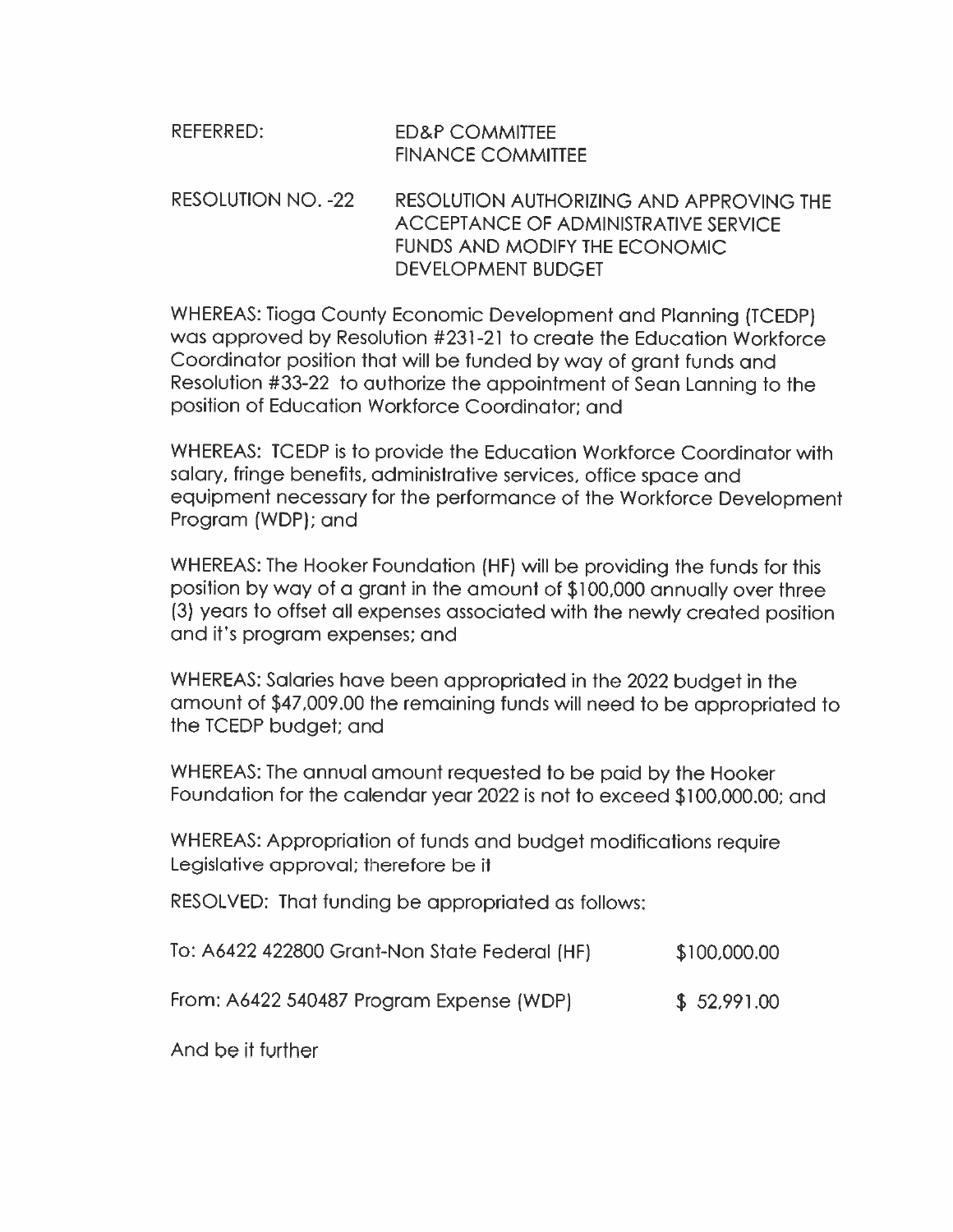RESOLVED: That the Tioga County Legislature hereby authorizes and approves the acceptance of up to \$100,000.00 annually from the Hooker Foundation to provide for the cost of salary, fringe benefits, office space and equipment for the performance of the duties of the Education Workforce Coordinator: and be it further

RESOLVED: That the Chair of the Legislature or duly authorized representative (including County Treasurer and/or Budget Officer), is hereby authorized to make any transfers of funds required within the Economic Development budget.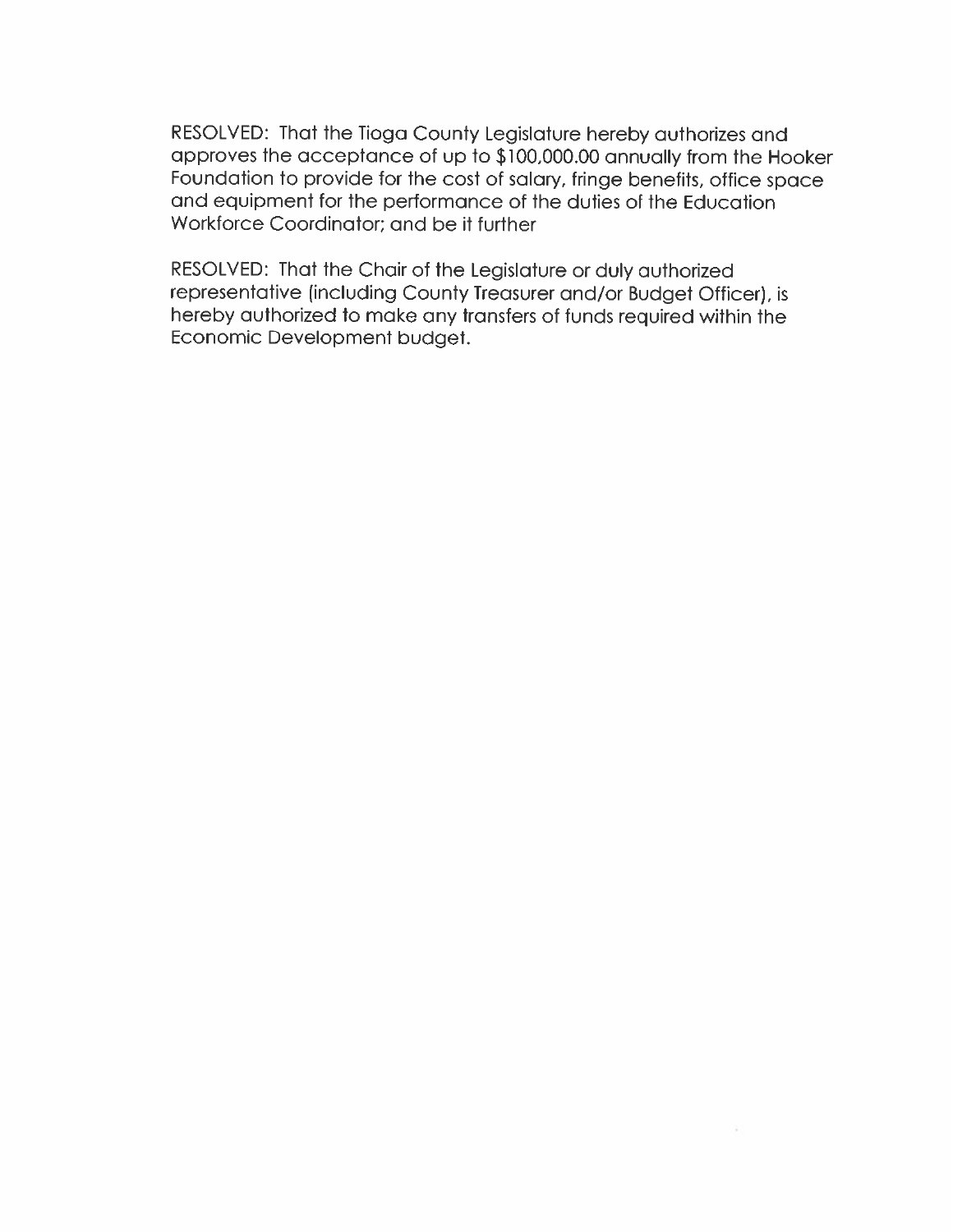

## **Tioga County Tourism March 2022**

### **DRI Wayfinding Sign Project**

The steering committee met with the Branding and Design Team to begin this process of defining a new brand for the Village of Owego.

The Tioga Arts Council's renovations are complete with the exception of the reception desk. An opening is planned for April 2022.

### **Tourism Rebranding and Website Update Project**

TCT is reviewing a proposal for a new brand and website update from Trampoline, the company that is creating the new brand for the Village of Owego.

### **Visitor Center Art Exhibit**

An exhibit has been put up in the Visitor Center featuring the work of local artists Michael Husted and Timothy Jackson. The Visitor Center will be open on March 4<sup>th</sup> for First Friday to welcome the public to view the exhibit.

#### **Recruitment Website**

The branding process and website navigation for the recruitment website is ongoing. The tagline "Find Your Way Here" has been chosen and a logo is in being developed.

### **Agricultural Resource Group (ARG) / Finger Lakes Farm Country (FLFC)**

Tourism will be working with ARG to organize and promote Sundaes at the Farm in July. TCT has submitted content for the Finger Lakes Farm Country website and campaigns. Becca will be attending the 2022 International Agritourism Conference with Finger Lakes Farm Country in August.

#### **Tioga County Maple Weekend**

In conjunction with NYS Maple Weekend, Tioga County will have its own tour featuring four Maple Producers and two pancake breakfasts in Norther Tioga County. The tour is being developed on the website and app, and will also include restaurants, shops and farms along the route to encourage visitors to explore the different businesses in Norther Tioga County.

### **ILNY Matching Funds Cooperative Marketing Program**

Tioga County Tourism has been approved to run a \$30,000 cooperative marketing program in 2022. Outreach for applications will begin after our ILNY funds are received.

### **Online Services Technical Assistance Grant**

Lisa Churakos, the consultant hired to work one-on-one with participating businesses, came to Tioga County to do in-person site visits. She is excited at the opportunities to assist them in adding, updating and marketing their online services. The participating business are: Broad Street Records, Owego Parkview, Lilly Style Loft, and Anam Cara Photography.